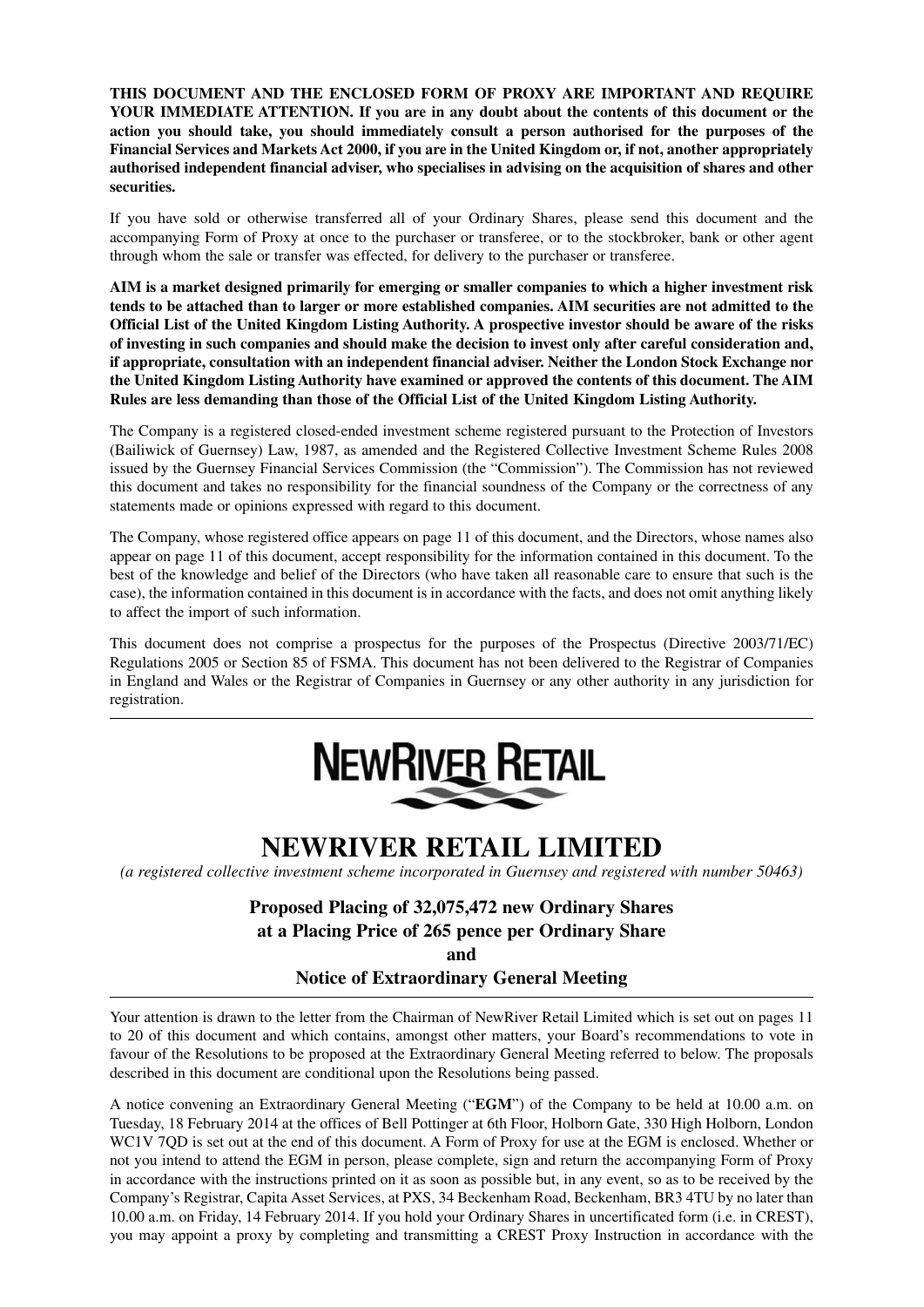procedures set out in the CREST Manual so that it is received by the Registrar (under CREST participant ID RA10) by no later than 10.00 a.m. on Friday, 14 February 2014. The time of receipt will be taken to be the time from which the Registrar is able to retrieve the message by enquiry to CREST in the manner prescribed by CREST.

Completion and posting of the Form of Proxy or completing and transmitting a CREST Proxy Instruction will not prevent you from attending and voting in person at the EGM if you wish to do so.

Liberum Capital Limited, which is authorised and regulated in the United Kingdom by the Financial Conduct Authority, is acting as nominated adviser and broker to the Company in connection with the matters described in this document. Persons receiving this document should note that Liberum Capital Limited will not be responsible to anyone other than the Company for providing the protections afforded to customers of Liberum Capital Limited, or for advising any other person on the arrangements described in this document.

Kinmont Limited, which is authorised and regulated in the United Kingdom by the Financial Conduct Authority, is acting as financial adviser to the Company in connection with the matters described in this document. Persons receiving this document should note that Kinmont Limited will not be responsible to anyone other than the Company for providing the protections afforded to customers of Kinmont Limited, or for advising any other person on the arrangements described in this document.

Liberum Capital Limited and Kinmont Limited have not authorised the contents of, or any part of, this document and no liability whatsoever is accepted by Liberum Capital Limited or Kinmont Limited for the accuracy of any information or opinions contained in this document or for the omission of any information.

No representation or warranty, express or implied, is made by Liberum Capital Limited or Kinmont Limited as to the accuracy, completeness or verification of the information set out in this document, and nothing contained in this document is, or shall be relied upon as, a promise or representation in this respect, whether as to the past or the future. Liberum Capital Limited and Kinmont Limited do not assume any responsibility for its accuracy, completeness or verification and accordingly each disclaims, to the fullest extent permitted by applicable law, any and all liability whether arising in tort, contract or otherwise which they might otherwise be found to have in respect of this document or any such statement.

If you are in any doubt about the contents of this document you should consult your accountant, legal or professional adviser or financial adviser. It should be remembered that the price of securities and the income from them can go up as well as down.

A registered collective investments scheme is not permitted to be offered to the public in Guernsey directly but may be offered to regulated entities in Guernsey or offered to the public by entities appropriately licensed under the Protection of Investors (Bailiwick of Guernsey) Law (1987), as amended. Ordinary Shares shall not be placed directly with the public in Guernsey.

The directors of the Company have taken all reasonable care to ensure that the facts stated in this document are true and accurate in all material respects and that there are no other facts the omission of which would make any statement in this document misleading, whether of facts or of opinion. All the directors accept responsibility accordingly.

In the United Kingdom, members of the public are not invited to participate in and are not eligible to take part in the Placing. Participation in the Placing is limited at all times to persons who are (i) investment professionals within the meaning of paragraph (5) of Article 19 or high net worth companies or unincorporated associations within the meaning of paragraph (2) of Article 49, of the Financial Services and Markets Act 2000 (Financial Promotion) Order 2005 (S1 2005/1529); and (ii) qualified investors within the meaning of section 86(7) of the Financial Services and Markets Act 2000 (all such persons together being referred to as "**relevant persons**"). Any person who is not a relevant person should not act or rely on this document or any of its contents. Any investment or investment activity to which this document relates is available only in the United Kingdom to relevant persons and will be engaged in only with relevant persons. By receiving this document and not returning it, you are deemed to warrant to the Company, Liberum Capital Limited and Kinmont Limited that you fall within the categories of person described above.

No Ordinary Shares have been offered or sold or will be offered or sold to persons in the United Kingdom prior to publication of this document except in circumstances which have not resulted in an offer to the public in the United Kingdom within the meaning of section 102B of the FSMA.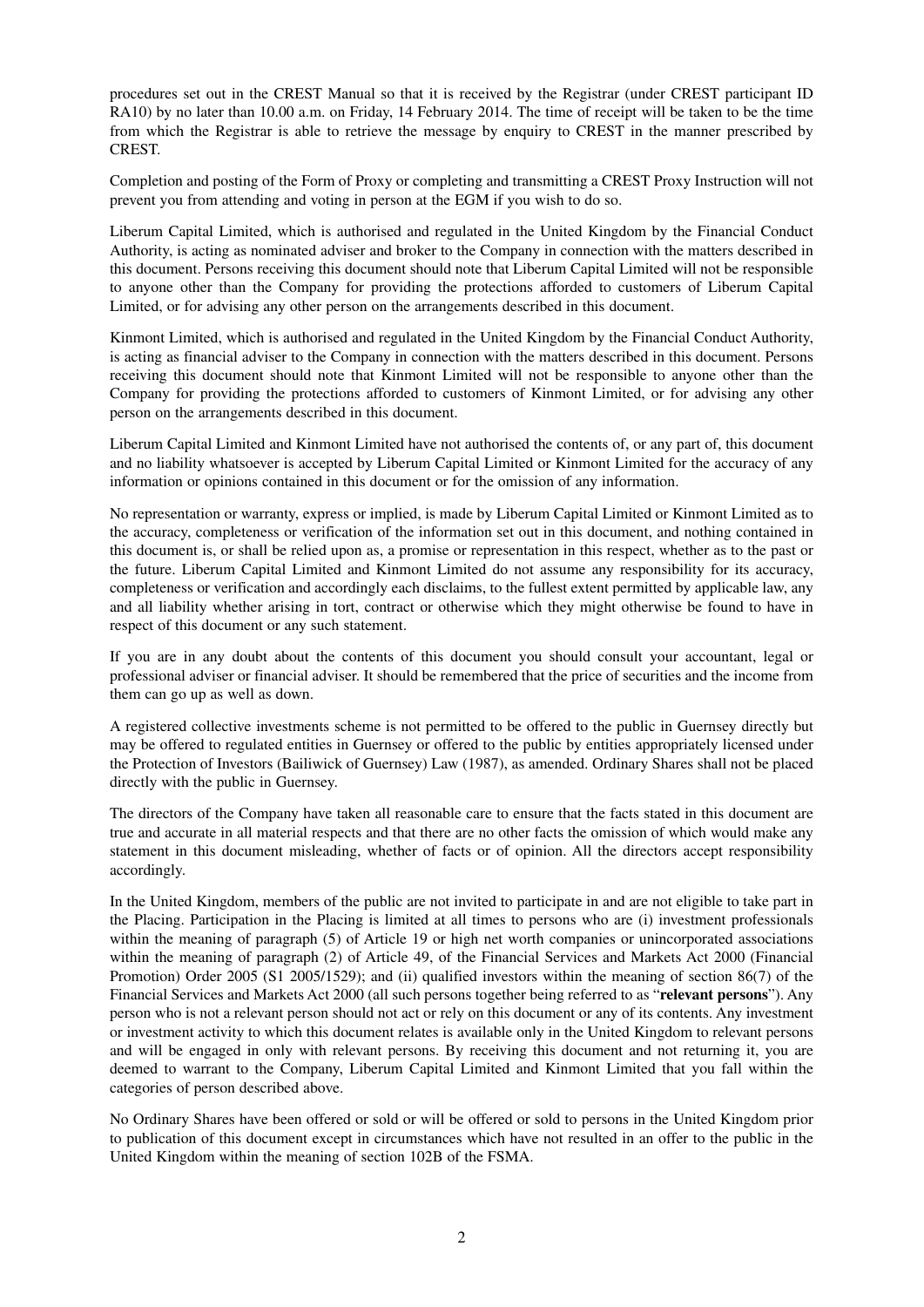This document is only addressed to, and the Placing is only directed at, persons in member states of the European Economic Area ("**EEA**") who are "qualified investors" within the meaning of Article 2(1) (e) of the Prospectus Directive ("**Qualified Investors**"). This document must not be acted or relied upon in any member state of the EEA, by persons who are not Qualified Investors. Any investment or investment activity to which this document relates is available, in any member state of the EEA, only to Qualified Investors, and will be engaged in only with such persons. This document has been prepared on the basis that all offers of Placing Shares will be made pursuant to any exemption under the Prospectus Directive, as implemented in member states of the EEA, from the requirement to produce a prospectus for offers of Placing Shares. Accordingly, any person making or intending to make any offer within the EEA of or for Ordinary Shares which are not the subject of the Placing contemplated in this document should only do so in circumstances in which no obligation arises for the Company, Liberum Capital Limited or Kinmont Limited to produce a prospectus for such Placing. None of the Company, Liberum Capital Limited or Kinmont Limited has authorised, nor do they authorise, the making of any offer of Ordinary Shares through any financial intermediary, other than offers made by Liberum Capital Limited or Kinmont Limited which constitute the final placement of Ordinary Shares contemplated in this document.

In the case of any Placing Shares being offered to a financial intermediary as that term is used and defined in section 86(7) of the Financial Services and Markets Act 2000, such financial intermediary will also be deemed to have represented, acknowledged and agreed that the Placing Shares acquired by it in the Placing have not been acquired on a non-discretionary basis on behalf of, nor have they been acquired with a view to their offer or resale to, persons in circumstances which may give rise to an offer of any Placing Shares to the public other than their offer or resale in a relevant member state to qualified investors as so defined or in circumstances in which the prior consent of the Company and Liberum Capital Limited has been obtained to each such proposed offer or resale. Each of the Company, Liberum Capital Limited and their respective affiliates will rely on the truth and accuracy of the foregoing representation, acknowledgement and agreement.

The Placing Shares are being offered (i) outside of the United States to persons who are not US Persons in offshore transactions in reliance on Regulation S; and (ii) in the United States to a limited number of "qualified institutional buyers" as defined in Rule 144A under the US Securities Act that are also "qualified purchasers" as defined in Section 2(a)(51) of the US Investment Company Act and the related rules thereunder, in reliance on one or more exemptions from, or in a transaction not subject to, the registration requirements of the US Securities Act and applicable state securities laws and under circumstances that will not require the Company to register under the US Investment Company Act.

The Ordinary Shares have not been, and will not be, registered under the US Securities Act or with any securities regulatory authority of any state or other jurisdiction of the United States. In addition, the Company has not been, and will not be, registered under the Investment Company Act, and investors will not be entitled to the benefits of the Investment Company Act. Purchasers who are located in the United States or are US Persons will be requested to sign a US Investor's Representations Letter in which they, among other things, will commit to resell the Ordinary Shares only in an offshore transaction complying with Regulation S or to the Company or a subsidiary thereof.

#### **None of the US Securities and Exchange Commission, any other US federal or state securities commission or any US regulatory authority has approved or disapproved of the Ordinary Shares nor has any such authority reviewed or passed upon the accuracy or adequacy of this document. Any representation to the contrary is a criminal offence in the United States.**

This document does not constitute or form part of any offer or invitation to sell or issue, or any solicitation of any offer to purchase or subscribe for, any Placing Shares (i) in any jurisdiction in which such offer, invitation or solicitation is not authorised; (ii) in any jurisdiction in which the person making such offer, invitation or solicitation is not qualified to do so; or (iii) to any person to whom it is unlawful to make such offer, invitation or solicitation. The distribution of this document, the accompanying Form of Proxy and any accompanying documents, and the offer of the Placing Shares may be restricted by law. Persons into whose possession this document, the Form of Proxy and any accompanying documents come must therefore inform themselves about and observe any such restrictions. Any failure to comply with these restrictions may constitute a violation of the securities laws of any such jurisdiction. In particular, no document may be distributed, forwarded to or transmitted in, into or from the United States, Australia, Canada, Japan, the Republic of South Africa or to any US person where to do so would breach any applicable law or regulation.

No public offering of the Placing Shares is being made in any jurisdiction. No action has been or will be taken by the Company or Liberum Capital Limited that would permit the offer of the Placing Shares or possession or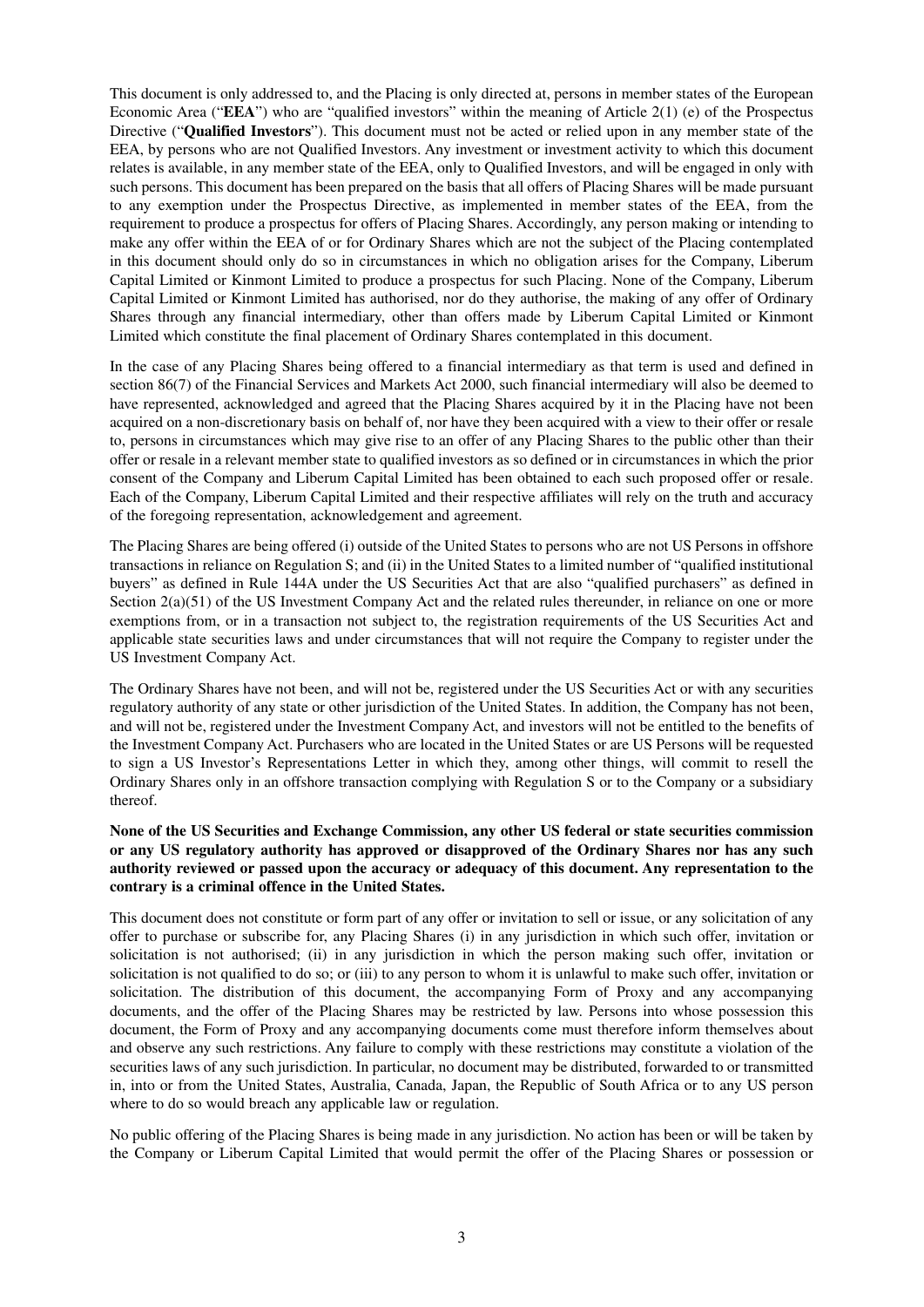distribution of this document, the Form of Proxy or any accompanying documents in any jurisdiction where action for that purpose is required.

Copies of this document will be available free of charge at the registered office of the Company in Guernsey and at the offices of Eversheds LLP at One Wood Street, London EC2V 7WS during usual business hours on any day (Saturdays, Sundays and public holidays excepted) from the date of this document for a period of 14 days or until Admission, whichever is the longer period.

The documents listed at page 21 (*Additional Information*) of this document are incorporated by reference into and form part of this document.

#### **Forward-looking statements**

All statements in this document other than statements of historical fact are, or may be deemed to be, "forwardlooking statements". In some cases, these forward-looking statements may be identified by the use of forwardlooking terminology, including the terms "targets", "believes", "estimates", "anticipates", "expects", "intends", "may", "will" or "should" or, in each case, their negative or other variations or comparable terminology. They appear in a number of places throughout the document and include statements regarding the intentions, beliefs or current expectations of the Company and/or the Directors concerning, among other things, the trading performance, results of operations, financial condition, liquidity, prospects and dividend policy of the Company. By their nature, forward-looking statements involve risks and uncertainties because they relate to events and depend on circumstances that may or may not occur in the future. Forward-looking statements are not guarantees of future performance. The Company's actual performance, result of operations, financial condition, liquidity and dividend policy may differ materially from the impression created by the forward-looking statements contained in this document. In addition, even if the performance, results or developments contained in this document occur, that performance or those results or developments may not be indicative of performance, results or developments in subsequent periods. Important factors that may cause these differences include, but are not limited to, changes in economic conditions generally; changes in interest rates and currency fluctuations; impairments in the value of the Company's assets; legislative/regulatory changes; changes in taxation regimes; the availability and cost of capital for future expenditure; the availability of suitable financing; the ability of the Group to retain and attract suitably experienced personnel and competition within the industry. Prospective investors should specifically consider the factors identified in this document which could cause actual results to differ before making an investment decision.

#### **Industry, market and other data**

Information regarding markets, market size, market share, market position, growth rates and other industry data pertaining to the Group's business and the track record of the NewRiver Management Team contained in this document consists of estimates based on data and reports compiled by professional organisations and analysts, information made public by investment vehicles previously managed by the NewRiver Management Team, on data from external sources and on the Company's and the NewRiver Management Team's knowledge of the UK real estate market. Information regarding the macroeconomic environment in the UK has been compiled from publicly available sources. In many cases, there is no readily available external information (whether from trade associations, government bodies or other organisations) to validate market-related analyses and estimates, requiring the Company to rely on internally developed estimates. The Company takes responsibility for compiling, extracting and reproducing market or other industry data from external sources, including third parties or industry or general publications, but neither the Company, Liberum Capital Limited nor Kinmont Limited has independently verified that data. The Company gives no assurance as to the accuracy and completeness of, and takes no further responsibility for, such data. Similarly, while the Company believes its and the NewRiver Management Team's internal estimates to be reasonable, they have not been verified by any independent sources and the Company cannot give any assurances as to their accuracy.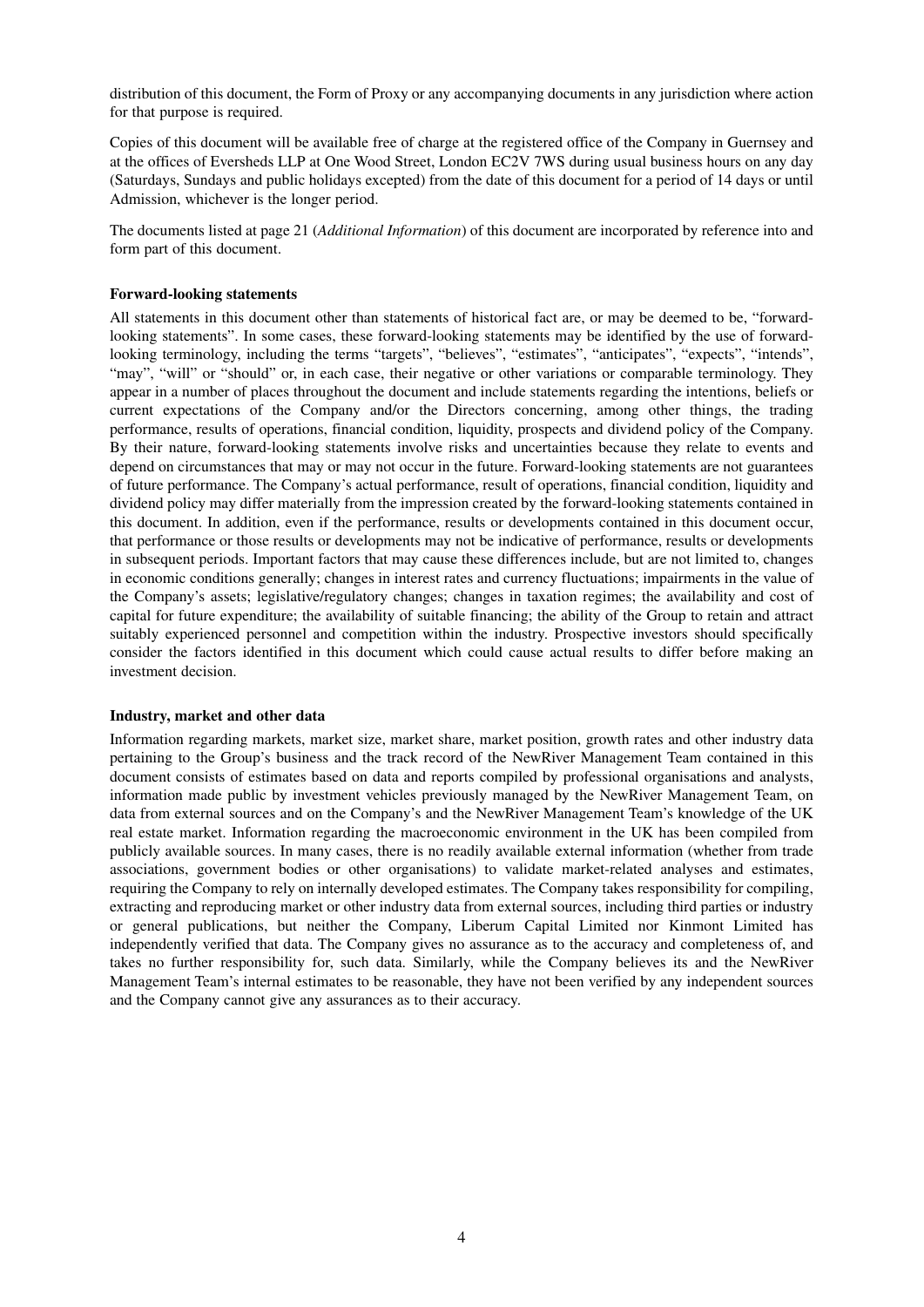# **CONTENTS**

|                                         | Page |
|-----------------------------------------|------|
| Definitions                             | 6    |
| Placing statistics                      | 10   |
| Expected timetable of principal events  | 10   |
| Letter from the Chairman                | 11   |
| Additional information                  | 21   |
| Notice of Extraordinary General Meeting | 22   |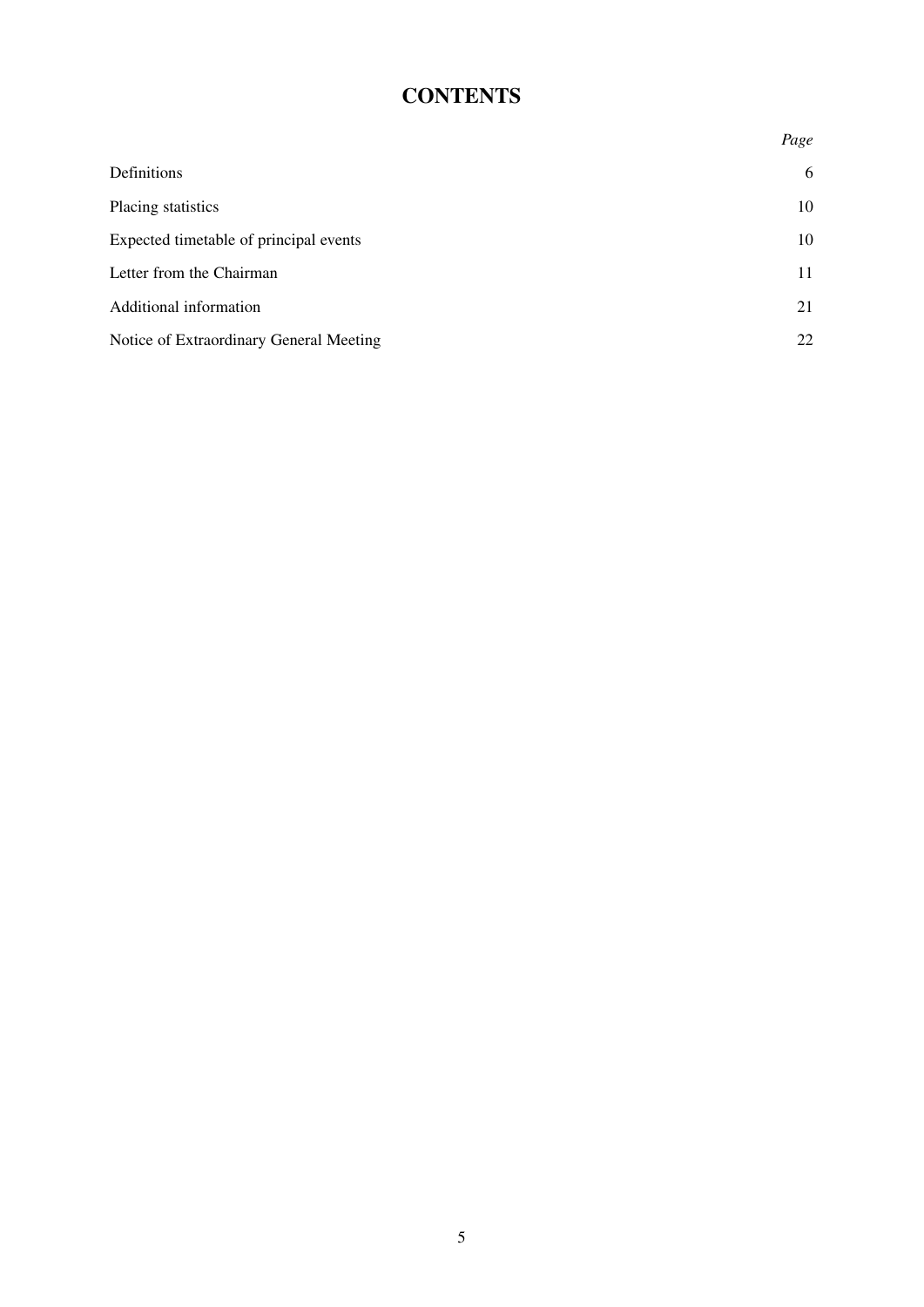## **DEFINITIONS**

References in this document to statutes or government agencies are, unless specifically stated otherwise, to statutes or government agencies in the UK. The following definitions apply throughout this document unless the context requires otherwise:

| "2011 Admission Document"                   | the AIM Admission Document of the Company dated 7 July 2011                                                                                                                                                                           |
|---------------------------------------------|---------------------------------------------------------------------------------------------------------------------------------------------------------------------------------------------------------------------------------------|
| "2013 Annual Accounts"                      | the annual report and accounts of the Company for the financial<br>year ended 31 March 2013                                                                                                                                           |
| "2014 Interim Dividend"                     | the dividend of 6 pence per Ordinary Share announced on<br>28 November 2013 which is payable on 31 January 2014 to<br>Shareholders on the register as at 10 January 2014                                                              |
| "A Convertible Unsecured Loan<br>Stock"     | the £17.0 million nominal value A $5.85$ per cent. convertible<br>unsecured loan stock 2015, issued by NewRiver Retail CUL                                                                                                            |
| "Admission"                                 | the admission of the Placing Shares to trading on AIM becoming<br>effective pursuant to paragraph 6 of the AIM Rules.                                                                                                                 |
| "Adjusted Closing Share Price"              | the closing share price of Ordinary Shares adjusted to deduct the<br>Special Dividend, and prior to 8 January 2014, adjusted to deduct<br>the 2014 Interim Dividend                                                                   |
| "30 September 2013 EPRA NAV<br>Per Share"   | the EPRA NAV per Ordinary Share as at 30 September 2013 of<br>222 pence                                                                                                                                                               |
| "AIM"                                       | the market of that name operated by the London Stock Exchange                                                                                                                                                                         |
| "AIM Rules"                                 | the rules of the London Stock Exchange governing the admission<br>to, and the operation of, AIM                                                                                                                                       |
| "Articles"                                  | the articles of incorporation of the Company                                                                                                                                                                                          |
| "B Convertible Unsecured Loan<br>Stock"     | the £8.0 million nominal value B 5.85 per cent. convertible<br>unsecured loan stock 2015, issued by NewRiver Retail CUL                                                                                                               |
| "Board" or "Directors"                      | the directors of the Company for the time being and (where the<br>context requires) comprises those persons as at the date of this<br>document, whose names appear on page 11 of this document                                        |
| "business day"                              | any day on which banks in London and Guernsey are open for<br>business (excluding Saturdays and Sundays and public holidays)                                                                                                          |
| "BRAVO II"                                  | a fund advised and managed by Pacific Investment Management<br>Company LLC                                                                                                                                                            |
| "certificated" or "in<br>certificated form" | in relation to a share or other security, a share or other security, title<br>to which is recorded in the relevant register of the share or other<br>security concerned as being held in certificated form (that is, not in<br>CREST) |
| "CISX"                                      | the Channel Islands Stock Exchange, LBG                                                                                                                                                                                               |
| "Company" or "NewRiver"                     | NewRiver Retail Limited, a registered collective investment<br>scheme, incorporated in Guernsey with registration number 50463                                                                                                        |
| "Convertible Securities"                    | securities convertible into or exchangeable into Ordinary Shares                                                                                                                                                                      |
| "Convertible Unsecured Loan<br>Stock"       | the £25.0 million nominal value 5.85 per cent. convertible<br>unsecured loan stock 2015 issued, from time to time, by NewRiver                                                                                                        |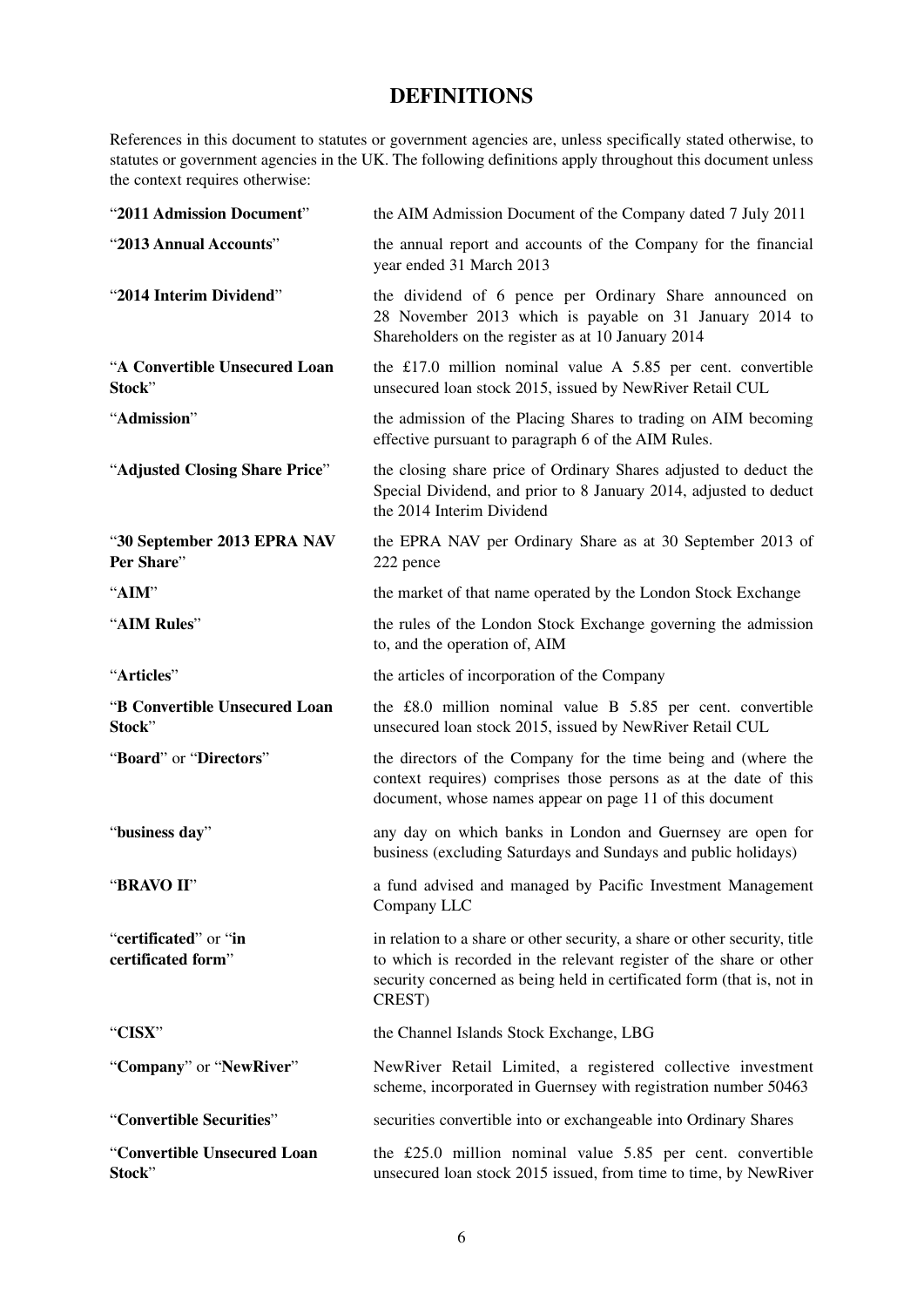|                                                          | Retail CUL, comprising the A Convertible Unsecured Loan Stock<br>and the B Convertible Unsecured Loan Stock                                                                                                                                                                                                                                                                                                                                                                                                                                                                                                                                                                                                                                                                                                                                                                                                                                                                       |
|----------------------------------------------------------|-----------------------------------------------------------------------------------------------------------------------------------------------------------------------------------------------------------------------------------------------------------------------------------------------------------------------------------------------------------------------------------------------------------------------------------------------------------------------------------------------------------------------------------------------------------------------------------------------------------------------------------------------------------------------------------------------------------------------------------------------------------------------------------------------------------------------------------------------------------------------------------------------------------------------------------------------------------------------------------|
| "Convertible Unsecured Loan<br><b>Stock Instruments"</b> | the instruments pursuant to which the" Stock was issued                                                                                                                                                                                                                                                                                                                                                                                                                                                                                                                                                                                                                                                                                                                                                                                                                                                                                                                           |
| "CREST"                                                  | the relevant system (as defined in the Regulations) for the paperless<br>settlement of share transfers and the holding of shares in<br>uncertificated form in respect of which Euroclear is the Operator (as<br>defined in the Regulations)                                                                                                                                                                                                                                                                                                                                                                                                                                                                                                                                                                                                                                                                                                                                       |
| "CREST Service Provider"                                 | Capita Registrars (Guernsey) Limited, pursuant to the Registrar<br>Agreement with the Company dated 26 August 2009                                                                                                                                                                                                                                                                                                                                                                                                                                                                                                                                                                                                                                                                                                                                                                                                                                                                |
| "CSOP"                                                   | the NewRiver Retail Limited Company Share Option Plan 2009                                                                                                                                                                                                                                                                                                                                                                                                                                                                                                                                                                                                                                                                                                                                                                                                                                                                                                                        |
| "EGM" or "Extraordinary General<br>Meeting"              | the Company's extraordinary general meeting (or any adjournment<br>thereof) convened for 10.00 a.m. on 18 February 2014 at which the<br>Resolutions will be put to the Shareholders                                                                                                                                                                                                                                                                                                                                                                                                                                                                                                                                                                                                                                                                                                                                                                                               |
| "ERV"                                                    | the estimated amount for which a property would be leased on the<br>valuation date between a willing lessor and a willing lessee on<br>appropriate lease terms in an arm's length transaction, after proper<br>marketing and where the parties had each acted knowledgeably,<br>prudently and without compulsion                                                                                                                                                                                                                                                                                                                                                                                                                                                                                                                                                                                                                                                                  |
| "EPRA"                                                   | the European Public Real Estate Association                                                                                                                                                                                                                                                                                                                                                                                                                                                                                                                                                                                                                                                                                                                                                                                                                                                                                                                                       |
| "Euroclear"                                              | Euroclear UK & Ireland Limited, the operator of the CREST system                                                                                                                                                                                                                                                                                                                                                                                                                                                                                                                                                                                                                                                                                                                                                                                                                                                                                                                  |
| "First Admission"                                        | the admission of the Ordinary Share capital of the Company to<br>trading on AIM and the CISX becoming effective pursuant to<br>paragraph 6 of the AIM Rules, which occurred on 1 September<br>2009                                                                                                                                                                                                                                                                                                                                                                                                                                                                                                                                                                                                                                                                                                                                                                                |
| "Form of Proxy"                                          | the enclosed form of proxy for use by the Shareholders in<br>connection with the EGM                                                                                                                                                                                                                                                                                                                                                                                                                                                                                                                                                                                                                                                                                                                                                                                                                                                                                              |
| "Fully Diluted Share Capital"                            | at any time during the period from (and including) the date of First<br>Admission to (but excluding) the date which is 18 months from the<br>date of First Admission, the number of Ordinary Shares in issue at<br>the relevant time if: (a) all the outstanding Warrants had been<br>exercised in full; and (b) all Ordinary Shares capable of being<br>issued by the Company pursuant to all outstanding Options,<br>Convertible Securities or other rights to subscribe for shares or<br>securities capable of being issued by way of Share Equivalents<br>(excluding any Ordinary Shares issued pursuant to any employee<br>share options, employee share purchase plans or any other form of<br>equity based compensation granted to employees or officers of the<br>Group) had been issued, provided that the aggregate value of the<br>Fully Diluted Share Capital is capped at £125 million, regardless of<br>the number of Ordinary Shares in issue at the relevant time |
| "Group"                                                  | the Company and its subsidiaries and subsidiary undertakings from<br>time to time                                                                                                                                                                                                                                                                                                                                                                                                                                                                                                                                                                                                                                                                                                                                                                                                                                                                                                 |
| "Kinmont"                                                | Kinmont Limited, the Company's financial adviser                                                                                                                                                                                                                                                                                                                                                                                                                                                                                                                                                                                                                                                                                                                                                                                                                                                                                                                                  |
| "Law"                                                    | The Companies (Guernsey) Law, 2008, as amended                                                                                                                                                                                                                                                                                                                                                                                                                                                                                                                                                                                                                                                                                                                                                                                                                                                                                                                                    |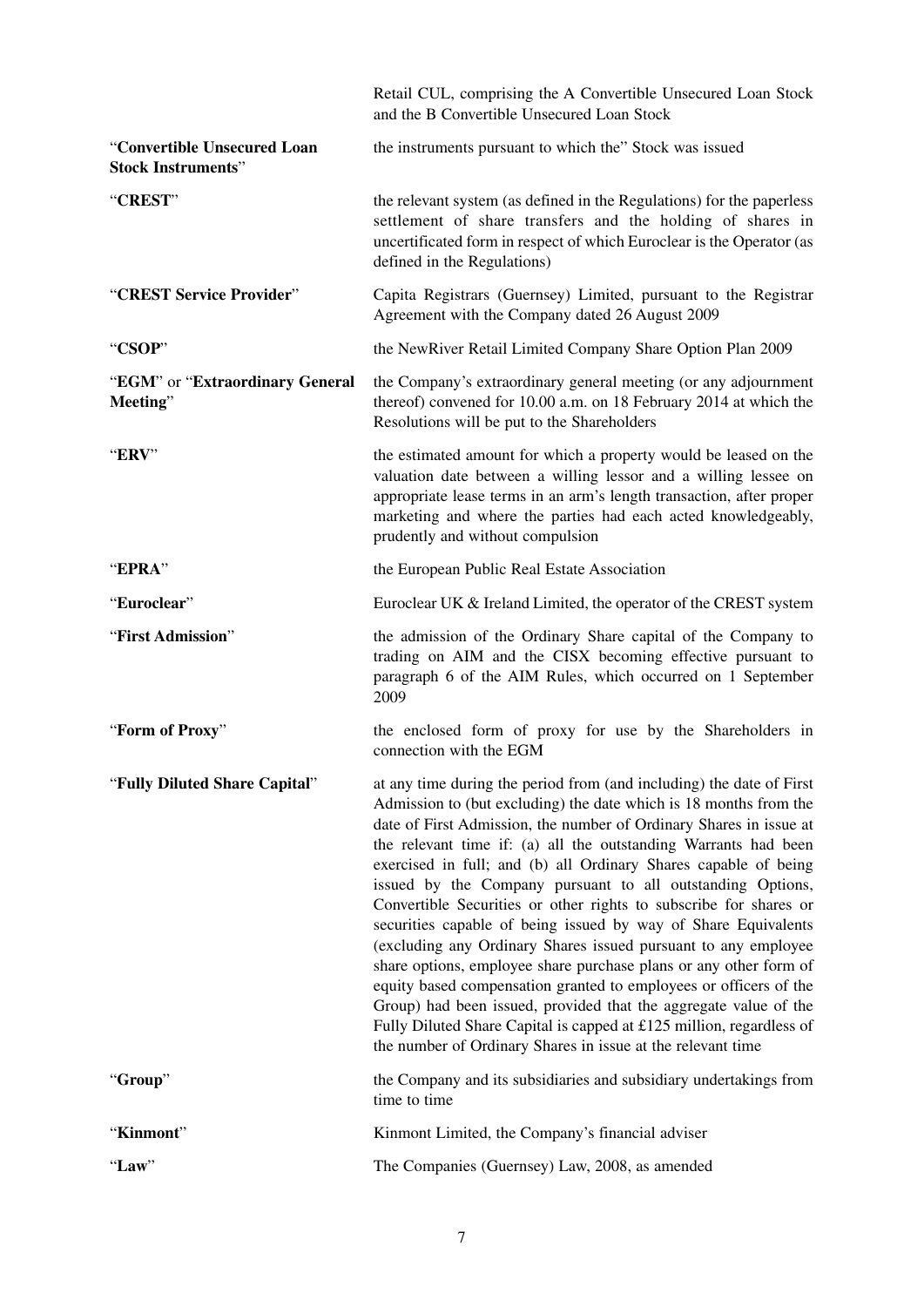| "Liberum"                  | Liberum Capital Limited, the Company's nominated adviser and<br>corporate broker                                                                                                                                                                                                                                                                                                           |
|----------------------------|--------------------------------------------------------------------------------------------------------------------------------------------------------------------------------------------------------------------------------------------------------------------------------------------------------------------------------------------------------------------------------------------|
| "London Stock Exchange"    | London Stock Exchange plc                                                                                                                                                                                                                                                                                                                                                                  |
| "NAV"                      | the value of the assets of the Group less its liabilities, calculated in<br>accordance with the accounting principles adopted by the Group<br>from time to time                                                                                                                                                                                                                            |
| "NewRiver Management Team" | as at the date of this document, David Lockhart, Allan Lockhart,<br>Nick Sewell, Mark Davies and Charles Miller                                                                                                                                                                                                                                                                            |
| "NewRiver Retail CUL"      | NewRiver Retail CUL No. 1 Limited                                                                                                                                                                                                                                                                                                                                                          |
| "Options"                  | options, warrants or other rights to purchase Ordinary Shares (other<br>than options or warrants granted to employees or officers of the<br>Group) or Convertible Securities                                                                                                                                                                                                               |
| "Ordinary Shares"          | the ordinary shares of no par value in the capital of the Company                                                                                                                                                                                                                                                                                                                          |
| "Paul Roy Options"         | the options over Ordinary Shares granted to Paul Roy on the date of<br><b>First Admission</b>                                                                                                                                                                                                                                                                                              |
| "Placing"                  | the placing of the Placing Shares with institutional and other<br>investors                                                                                                                                                                                                                                                                                                                |
| "Placing Agreement"        | the agreement dated 21 January 2014, as amended pursuant to a<br>letter dated 24 January 2013, between the Company and Liberum<br>pursuant to which Liberum has agreed to use its reasonable<br>endeavours to procure placees for the Placing Shares                                                                                                                                       |
| "Placing Price"            | 265 pence per Placing Share                                                                                                                                                                                                                                                                                                                                                                |
|                            |                                                                                                                                                                                                                                                                                                                                                                                            |
| "Placing Shares"           | 32,075,472 new Ordinary Shares, representing approximately £85<br>million at the Placing Price                                                                                                                                                                                                                                                                                             |
| "Property Rental Business" | the qualifying property rental business in the UK and elsewhere of<br>UK resident companies within a UK-REIT and non-UK resident<br>companies within a UK-REIT with a UK qualifying property rental<br>business                                                                                                                                                                            |
| "Qualified Investors"      | qualified investors within the meaning of section $86(7)$ of the<br>Financial Services and Markets Act 2000                                                                                                                                                                                                                                                                                |
| "Regulation S"             | Regulation S under the US Securities Act                                                                                                                                                                                                                                                                                                                                                   |
| "Regulations"              | the Uncertificated Securities Regulations 2001 (SI 2001/3755)                                                                                                                                                                                                                                                                                                                              |
| "Resolutions"              | the resolutions proposed to be passed by Shareholders at the<br><b>Extraordinary General Meeting</b>                                                                                                                                                                                                                                                                                       |
| "Share Equivalents"        | (without duplication) rights, warrants, options, convertible<br>securities, convertible indebtedness, exchangeable securities or<br>exchangeable indemnities, or any other rights exercisable for,<br>convertible or exchangeable into, directly or indirectly, any<br>Ordinary Shares whether at the relevant time, any time in the future<br>or upon the occurrence of some future event |
| "Shareholders"             | holders of Ordinary Shares from time to time                                                                                                                                                                                                                                                                                                                                               |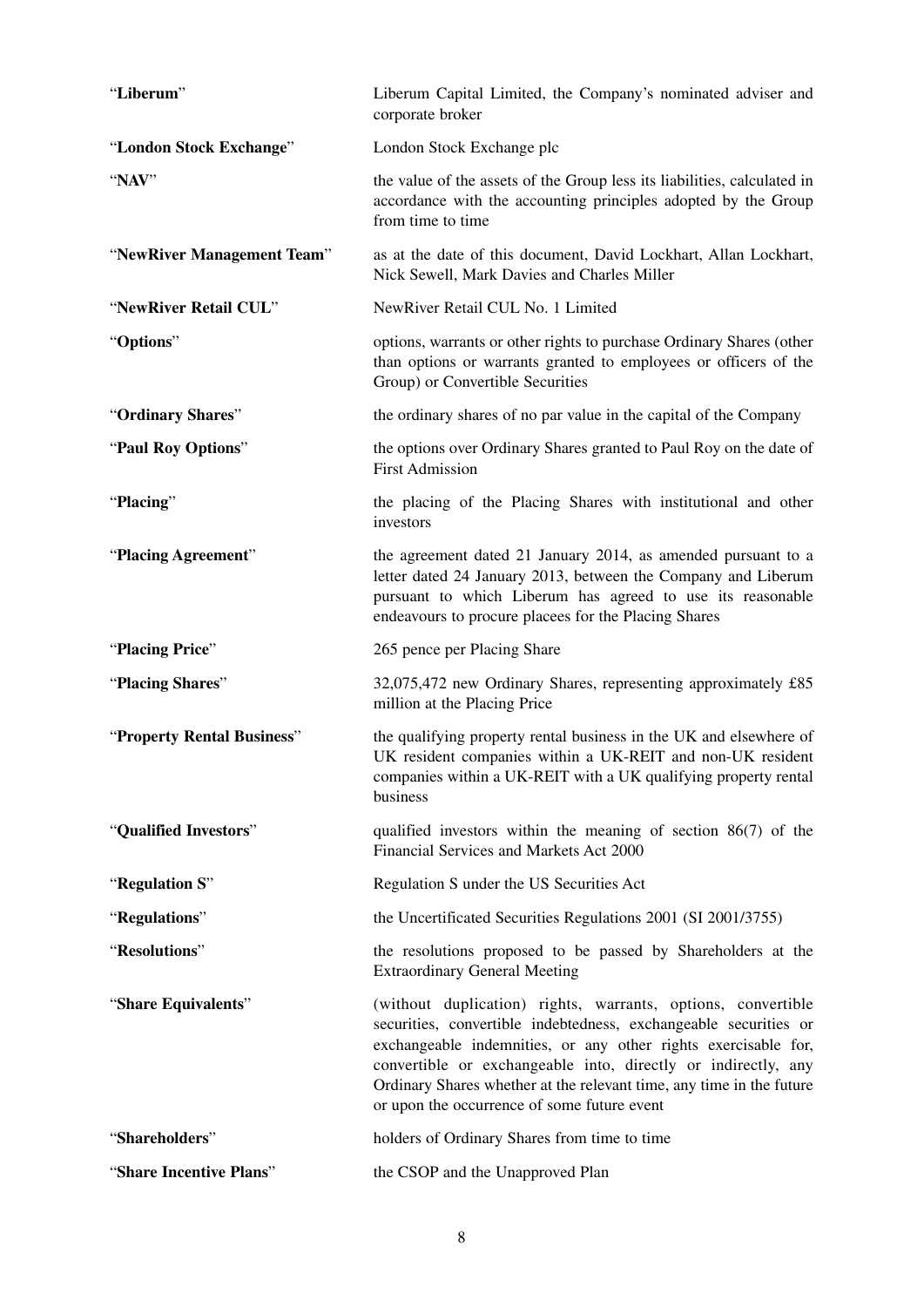| "Special Dividend"                              | the special interim dividend of 10 pence per Ordinary Share which<br>is conditional on the passing of the Resolutions at the Extraordinary<br>General Meeting and, if paid, payable by the Company to its<br>Shareholders who are on the Company's register of members at the<br>close of business on the Special Dividend Record Date |
|-------------------------------------------------|----------------------------------------------------------------------------------------------------------------------------------------------------------------------------------------------------------------------------------------------------------------------------------------------------------------------------------------|
| "Special Dividend Record Date"                  | 6.00 p.m. on 18 February 2014                                                                                                                                                                                                                                                                                                          |
| "Specified Percentage"                          | in respect of any Warrant and the exercise of the relevant<br>Subscription Rights, the specified percentage stated in the<br>Warrantholder's certificate which shall, when aggregated with the<br>Specified Percentages in respect of all other Warrants, certificates<br>and Subscription Rights, be three per cent.                  |
| "Subscription Price"                            | the subscription price payable from time to time to subscribe for<br>Ordinary Shares pursuant to the Warrants, such price may be<br>adjusted from time to time in accordance with the terms of the<br>Warrant Instrument                                                                                                               |
| "Subscription Rights"                           | each Warrantholder's right, upon the terms and conditions of the<br>Warrant Instrument, to subscribe for or acquire from the Company<br>in cash at the Subscription Price that Specified Percentage of the<br>Fully Diluted Share Capital of the Company specified in its warrant<br>certificate                                       |
| "subsidiary"                                    | as construed in accordance with section 1159 of the Companies Act<br>2006 and section 531 of the Law                                                                                                                                                                                                                                   |
| "subsidiary undertakings"                       | as construed in accordance with section 1261 of the Companies Act<br>2006                                                                                                                                                                                                                                                              |
| "UK" or "United Kingdom"                        | United Kingdom of Great Britain and Northern Ireland                                                                                                                                                                                                                                                                                   |
| "UK-REIT"                                       | a UK Real Estate Investment Trust under Part 12 of the Corporation<br>Taxes Act 2010                                                                                                                                                                                                                                                   |
| "UK-REIT regime"                                | the UK-REIT regime introduced by the Finance Act 2006 and<br>re-written in Part 12 of the Corporation Taxes Act 2010                                                                                                                                                                                                                   |
| "Unapproved Plan"                               | the NewRiver Retail Limited Unapproved Share Option Plan 2009                                                                                                                                                                                                                                                                          |
| "US Investment Company Act"                     | the United States Investment Company Act of 1940, as amended                                                                                                                                                                                                                                                                           |
| "US Person"                                     | U.S. person as defined in Rule $902(k)$ of Regulation S                                                                                                                                                                                                                                                                                |
| "US Securities Act"                             | the United States Securities Act of 1933, as amended                                                                                                                                                                                                                                                                                   |
| "uncertificated" or "in<br>uncertificated form" | shares recorded in the Company's register of Shareholders as being<br>held in uncertificated form, title to which may be transferred by<br>means of an instruction issued in accordance with the rules of<br><b>CREST</b>                                                                                                              |
| "Warrantholders"                                | holders of Warrants                                                                                                                                                                                                                                                                                                                    |
| "Warrant Instrument"                            | the warrant instrument of the Company dated 26 August 2009                                                                                                                                                                                                                                                                             |
| "Warrants"                                      | the warrants granted by the Company to Shareholders subscribing<br>for Ordinary Shares at First Admission, pursuant to the Warrant<br>Instrument                                                                                                                                                                                       |
| "£" or "pound" or "sterling"                    | the lawful currency of the United Kingdom                                                                                                                                                                                                                                                                                              |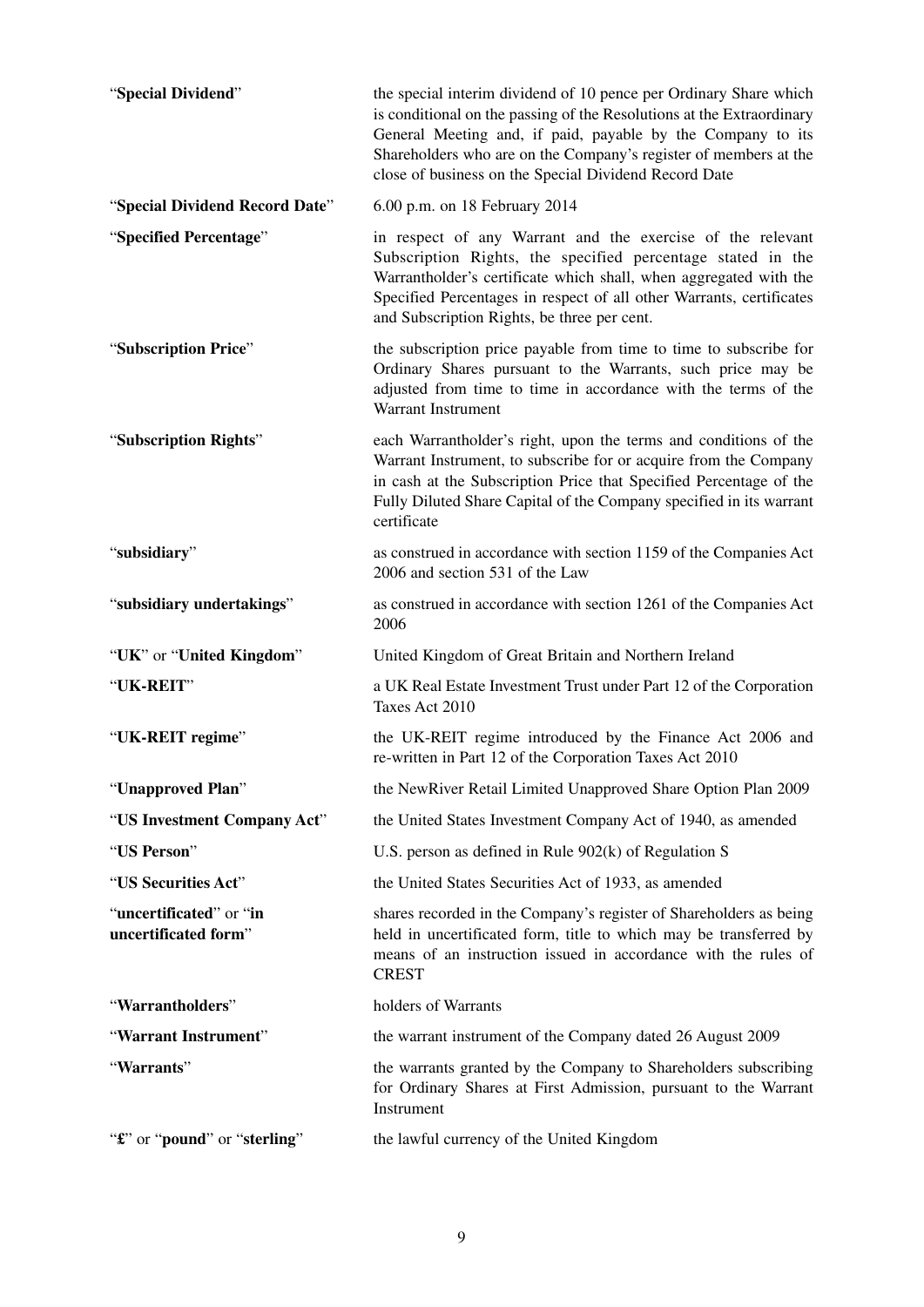## **PLACING STATISTICS**

| Placing Price per Placing Share                                                                    | 265 pence     |
|----------------------------------------------------------------------------------------------------|---------------|
| Number of Placing Shares being placed*                                                             | 32,075,472    |
| Number of Ordinary Shares in issue immediately following Admission <sup>†*</sup> <sup>‡</sup>      | 99,423,356    |
| Estimated proceeds of the Placing receivable by the Company before expenses*                       | £85.0 million |
| Estimated proceeds of the Placing receivable by the Company after expenses*                        | £82.5 million |
| Percentage of the enlarged issued ordinary share capital being placed pursuant<br>to the Placing†* | 32 per cent.  |
| AIM Symbol                                                                                         | <b>NRR</b>    |
| <b>ISIN Code</b>                                                                                   | GG00B4Z05859  |
| *assuming that the Placing is fully subscribed                                                     |               |
| †assuming no conversion of Convertible Securities prior to Admission                               |               |

‡including 624,000 shares currently held in treasury

## **EXPECTED TIMETABLE OF PRINCIPAL EVENTS**

|                                                                                                                                                          | 2014                      |
|----------------------------------------------------------------------------------------------------------------------------------------------------------|---------------------------|
| Dispatch of this document and Forms of Proxy                                                                                                             | 28 January                |
| Latest time and date for receipt of Forms of Proxy and receipt of electronic<br>proxy appointments by Shareholders for the Extraordinary General Meeting | 10.00 a.m. on 14 February |
| Time and date of the Extraordinary General Meeting                                                                                                       | 10.00 a.m. on 18 February |
| Announcement of the results of the Extraordinary General Meeting<br>and the Placing                                                                      | 18 February               |
| Special Dividend Record Date                                                                                                                             | 6.00 p.m. on 18 February  |
| Ex-dividend date in respect of the Special Dividend                                                                                                      | 19 February               |
| Admission effective and dealings commence in the Placing Shares on AIM                                                                                   | 8.00 a.m. on 21 February  |
| CREST stock accounts to be credited with the Placing Shares<br>in uncertificated form                                                                    | 8.00 a.m. on 21 February  |
| Dispatch of definitive share certificates for the Placing Shares in<br>certificated form by                                                              | 14 March                  |
| Payment date for Special Dividend                                                                                                                        | 28 March                  |

**Notes:**

(1) A reference to a time in this document is to London time unless otherwise stated.

(2) The times and dates set out in the expected timetable of principal events above and mentioned throughout this document may be adjusted by the Company, in which event details of the new times and/or dates will be notified to investors.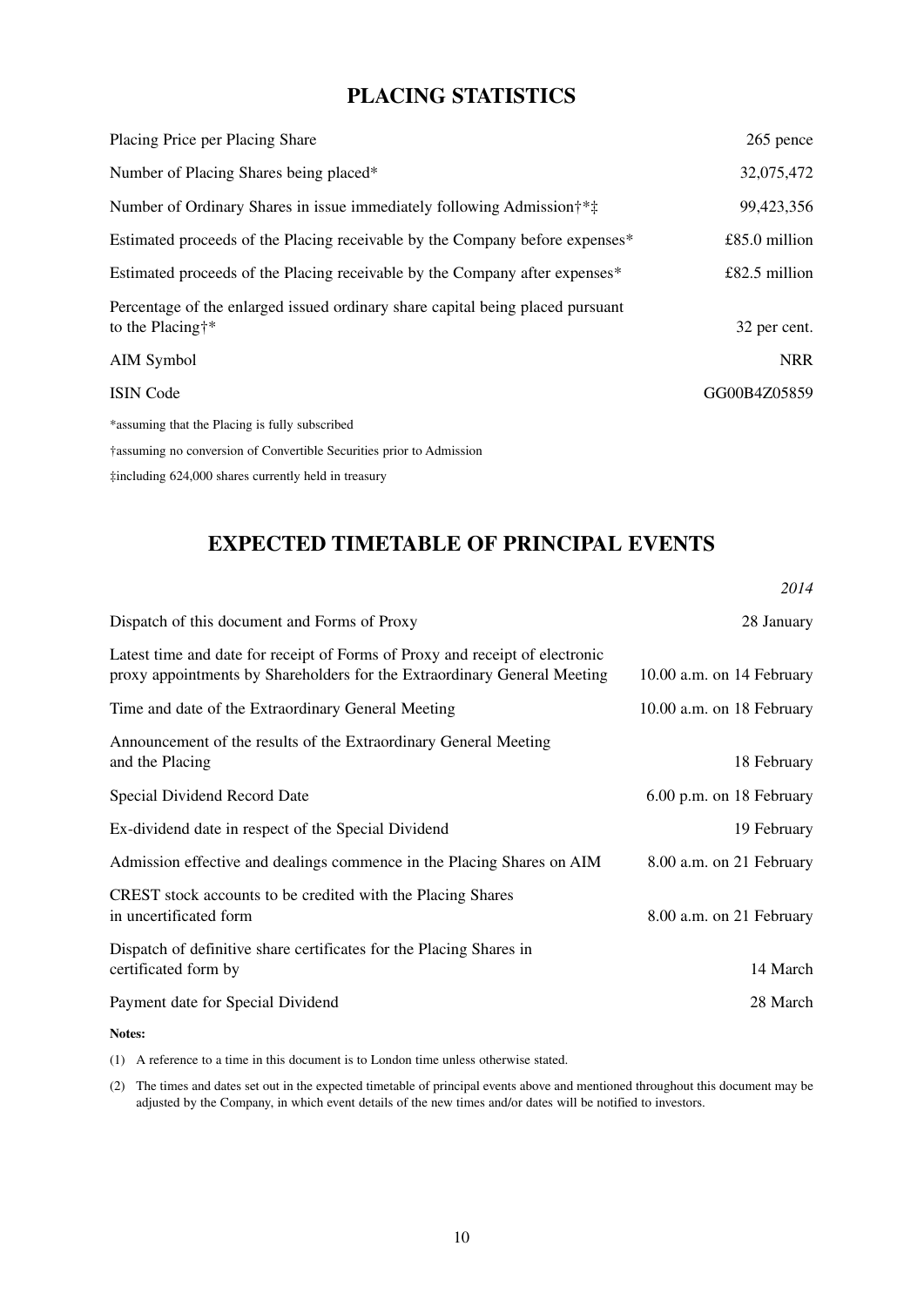# **PART 1**

## **CHAIRMAN'S LETTER**

# **NEWRIVER RETAIL**

# **NEWRIVER RETAIL LIMITED**

*(Incorporated in Guernsey with registered number 50463)*

Paul Roy *(Non-Executive Chairman)* Old Bank Chambers David Lockhart *(Chief Executive)* La Grande Rue Mark Davies *(Finance Director)* St Martin's Allan Lockhart *(Property Director)* Guernsey Nick Sewell *(Director)* Channel Islands Charles Miller *(Development Director)* GY4 6RT Andrew Walker *(Non-Executive Director)* Chris Taylor *(Non-Executive Director)* Kay Chaldecott *(Non-Executive Director)*

28 January 2014

*To the Ordinary Shareholders and, for information only, to holders of Options, Warrants and Convertible Unsecured Loan Stock*

Dear Shareholder,

**Proposed Placing of 32,075,472 new Ordinary Shares at 265 pence per Ordinary Share**

#### **Introduction**

I am writing to you with details of what your Board considers to be a significant and positive development for the Company. Following on from its successful fundraising in July 2013, the Company announced on 21 January 2014 that it was proposing to raise gross proceeds of £75 million by means of a placing of new Ordinary Shares with certain institutional and other investors. Further to significant demand from new and existing investors, the Company announced on 24 January 2014 that it had increased the size of the Placing to £85 million (before expenses), comprising 32,075,472 new Ordinary Shares at the Placing Price of 265 pence per Placing Share.

The purpose of this document is to set out, amongst other things, the background to and reasons for the Placing and the proposed waiver of the pre-emption rights in the Articles. It also explains why your Board considers that the Resolutions to be proposed at the Extraordinary General Meeting are in the best interests of the Company and Shareholders as a whole and, accordingly, recommends that Shareholders vote in favour of the Resolutions. A notice of Extraordinary General Meeting is set out at the end of this document.

The net proceeds of the Placing will be applied for the purposes of the Company's continuing investment programme, which is discussed in more detail below.

This letter also sets out, amongst other things, a summary of the Company's recent trading activity, details of the Special Dividend and the recently announced changes to the Company's dividend practice.

#### **Background to, and Reasons for, the Placing**

NewRiver is a UK REIT which specialises in value-creating, retail property investment and active asset management. The Company has a focused business plan and continues to invest in value creating opportunities, exploiting the Company's established platform for expansion. The Directors believe that the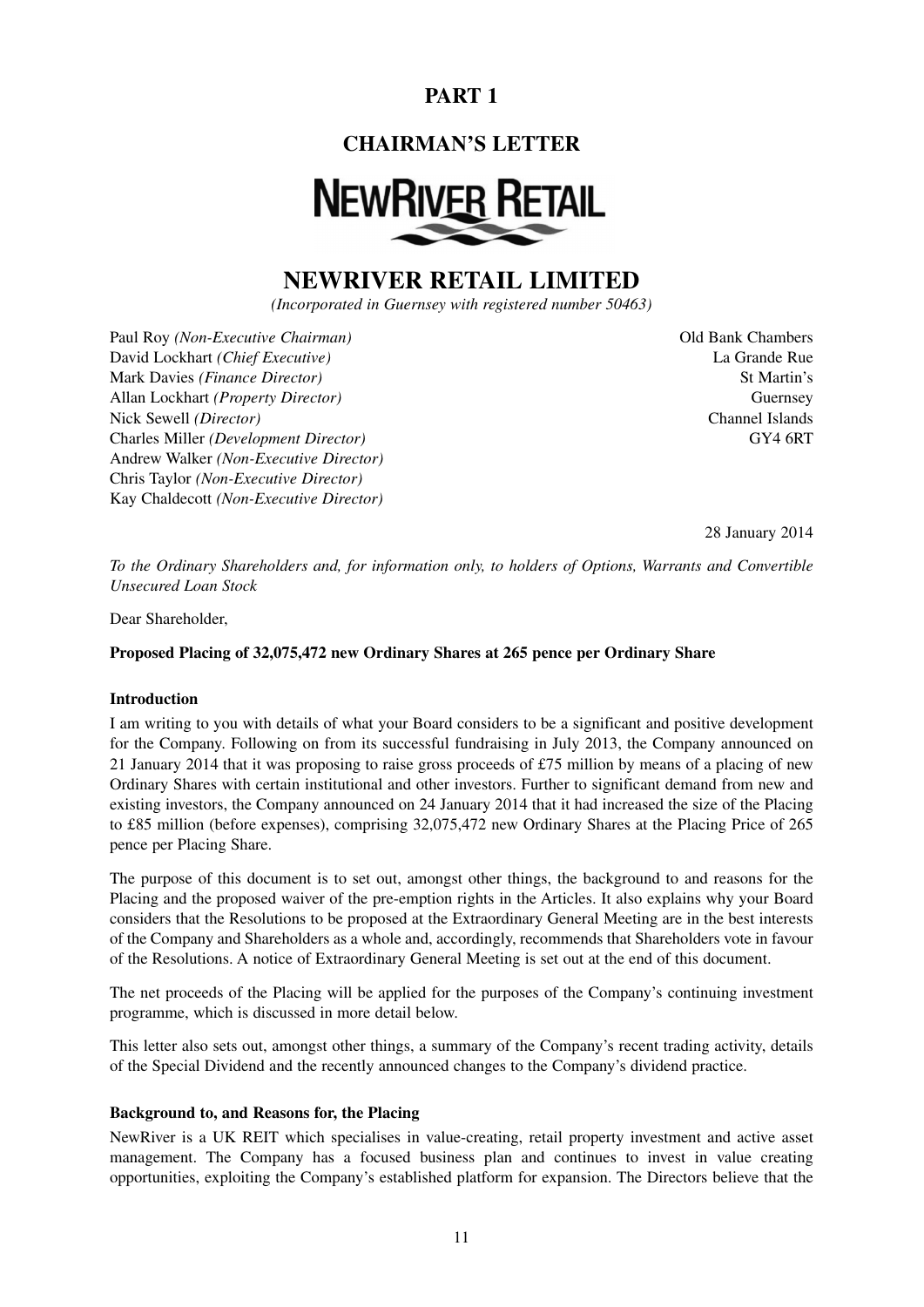timing is right for NewRiver to take advantage of favourable retail real estate market conditions and raise further equity for expansion. In the opinion of the Board, the Group is well-positioned and the core stock selection and asset management skills of the NewRiver Management Team are well-suited to the current real estate market environment.

The NewRiver Management Team is experienced in real estate investment, development and management. Whilst the Company is predominantly retail property focused, the team has experience in a range of real estate asset classes, which assists in maximizing site values.

In July 2013, NewRiver raised approximately £67 million of new equity before expenses. The Company has now deployed the majority of the net proceeds raised in the July 2013 placing on a number of acquisitions, details of which are set out under "Recent Trading" below. The Company's measured rate of investment and pipeline of opportunities has led the Directors to conclude that a further equity raise at this time is appropriate and is in the interests of Shareholders as a whole.

It is envisaged that the proceeds of the Placing will be deployed to complete a number of standalone acquisitions, joint ventures and co-investment opportunities which the Company is currently exploring.

#### **Recent Trading**

The Company's equity fundraising in July 2013 represented a strong endorsement of the Company's strategy and track record by its Shareholders. Since that date, the Company has completed acquisitions with a total value of approximately £198 million at a weighted average net initial yield of approximately 11 per cent. NewRiver has identified a pipeline of additional opportunities which meet its investment criteria and which the Directors believe will be accretive to shareholder value.

In the six months to 30 September 2013, EPRA recurring profits stood at £3.0 million, a 60 per cent. increase on the same period in 2012. As at 30 September 2013, net assets stood at £146.9 million, 222 pence per Ordinary Share on an EPRA basis. Through the Company's own balance sheet, joint ventures and management contracts, total assets under management stood at £450 million.

On 17 July 2013, NewRiver announced the acquisition of Hillstreet Shopping Centre in Middlesbrough for £50 million (reflecting a net initial yield of 9.6 per cent.). A number of asset management initiatives are already under way including plans to improve entrances and reconfigure some of the units in the centre. The asset has been acquired in a 50:50 joint venture structure through NewRiver's partnership with BRAVO II (a fund advised and managed by Pacific Investment Management Company LLC).

On 28 November 2013, the Company announced the acquisition of a portfolio of 202 public houses from Marston's plc for a total consideration of £90 million. NewRiver acquired the portfolio for conversion to alternative uses, primarily food convenience stores and restaurants. The acquisition was underpinned through a leaseback arrangement with Marston's plc for a minimum period of four years paying a total annual rent of £12.2 million (reflecting a net initial yield of 12.8 per cent). The acquisition was funded on a 50:50 basis in partnership with BRAVO II. The assets are predominantly located in high population residential areas with good roadside visibility and extensive car parking facilities. The Company has already started to pursue the opportunities presented by the portfolio, particularly with the UK's major convenience store operators and supermarket groups.

On 28 November 2013, the Company announced that it had exchanged conditional contracts to acquire the St. Elli Shopping Centre in Llanelli and Gloucester Green shopping centre in Oxford from insurance group, AXA, for a total consideration of £34.3 million (reflecting a net initial yield of 7.8 per cent.). The acquisition was funded on a 50:50 basis in partnership with BRAVO II.

The St. Elli Shopping Centre in market town Llanelli was acquired for £29.2 million on a predominantly freehold basis and benefits from a strong tenant base which includes ASDA, Argos, Poundland, Sports Direct and Wilkinson. Gloucester Green was acquired on a long leasehold basis for £5.1 million and offers a number of potential asset management opportunities, benefiting from a town centre location and high footfall.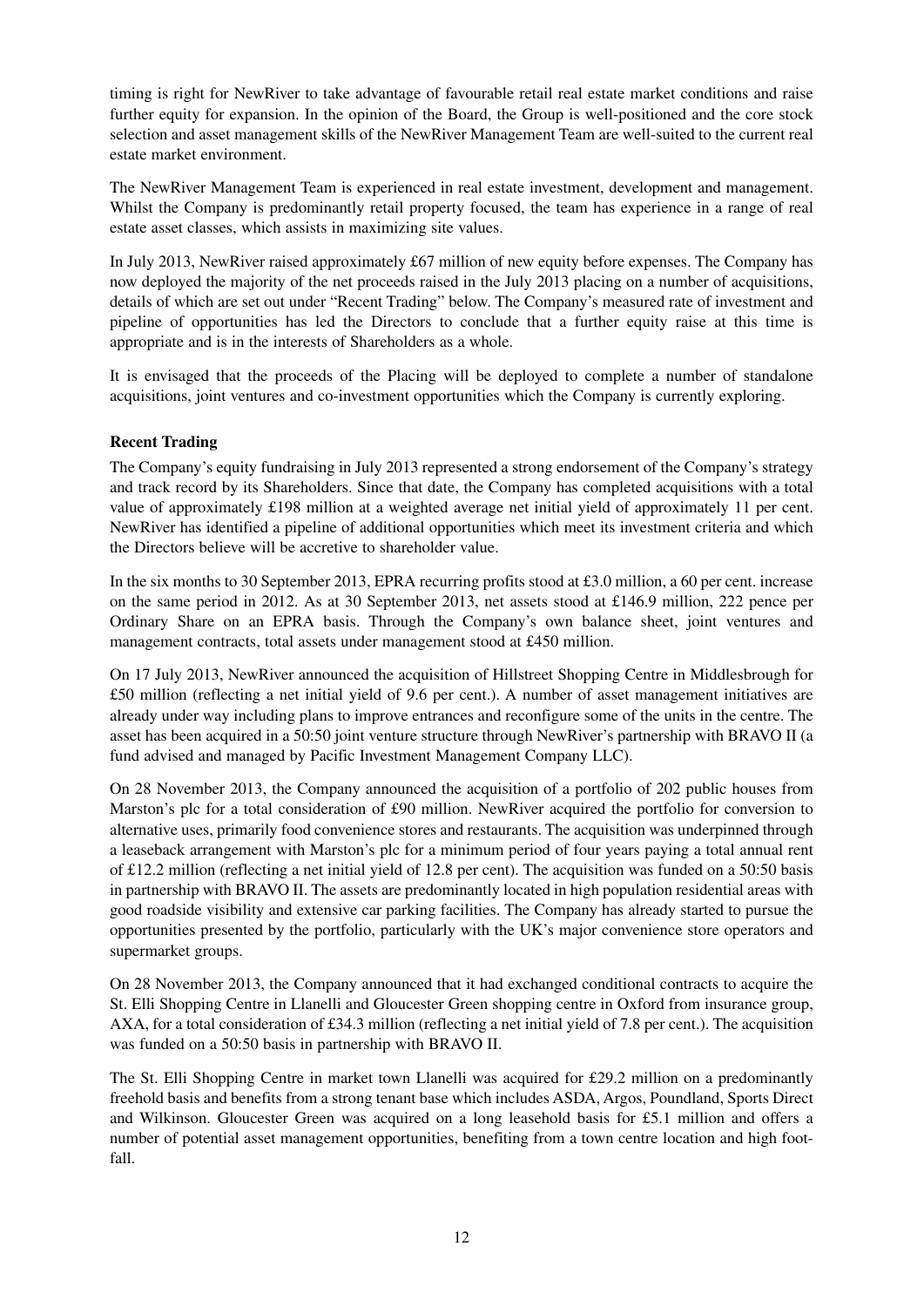On 4 December 2013, the Company announced the £24 million acquisition of three shopping centres from Zolfo Cooper acting as administrator on behalf of Clydesdale Bank. The portfolio was previously managed by NewRiver for Zolfo Cooper and was acquired on a net initial yield of 10.4 per cent. It comprises shopping centres in Edinburgh, North Shields and Grangemouth. The acquisition was funded through the joint venture with BRAVO II on a 50:50 basis.

In addition to the successful acquisitions it has completed, NewRiver continues to make progress with value enhancing activity across its existing portfolio. In its results announcement for the six months to 30 September 2013, NewRiver stated that it had entered into 50 new letting and lease renewals, delivering income of £1.6 million at 1.3 per cent. above ERV. Three development projects in Paisley, Wallsend and Warrington were also completed.

#### **NewRiver's Investment Focus**

#### *Introduction*

The Company has built a substantial portfolio of assets in the period since flotation in September 2009. NewRiver now owns or manages 25 shopping centres and other town centre assets with a current capital value in excess of £500 million, making it the third largest owner and operator in the UK by number of retail assets over 50,000 sq ft.

The Group focuses on the food and value sub-sectors of retail real estate with an emphasis on convenience and non-discretionary spending. It is particularly attracted to retail assets which serve everyday core household spending needs. NewRiver believes that such assets offer attractive investment opportunities at present given, amongst other things, attractive net initial yields at current acquisition prices, sustainable income streams and potential for growth through active asset management and development initiatives.

NewRiver focuses on shopping centre investments but also considers investment in retail parks, portfolios of retail assets and vacant stores with sub-division potential. In addition, the Company seeks to acquire assets in towns with lower occupational costs as a percentage of tenant turnover. In such locations, there tends to be limited competition from both out-of-town retailing and competing town centres, resulting in a high retention of consumer spend and a broader range of retailers.

NewRiver has a clear investment strategy focused on driving income returns and unlocking value through active asset management and risk-controlled development. The Company enjoys strong relationships with many of the UK's leading food and value retailers. The dynamic nature of the UK retail sector will see major participants in the sub-sectors pursuing different real estate strategies at any one time. This allows an active asset manager, such as NewRiver, to operate on a national basis and bring its knowledge of larger tenants with national businesses to local property markets.

In making investment decisions, individual assets or portfolios are appraised according to the Company's investment objectives set out below. The NewRiver Management Team is also focused on the overall balance of NewRiver's portfolio including the opportunity to create revenue enhancements and cost efficiencies through scale. The Group's portfolio is well spread geographically throughout the United Kingdom and also benefits from a diversified income base of some 1,100 tenancies.

#### *Attractions of the Retail Sector*

As a specialist UK-REIT, NewRiver focuses on the UK retail property sector which is the largest sector in the UK commercial property market and continues to deliver resilient long term performance.

Retail is a dynamic sector that is pivotal to the UK economy, representing 20 per cent. of GDP. Retail sales remain resilient and provide a range of opportunities for focused real estate investors and asset managers.

The Directors believe that there are a number of attractive investment opportunities available to the Group for the following reasons:

- Strength and depth in the UK's £321 billion annual retail sales market.
- UK retail sales grew by £10 billion in 2013 (3.3 per cent.).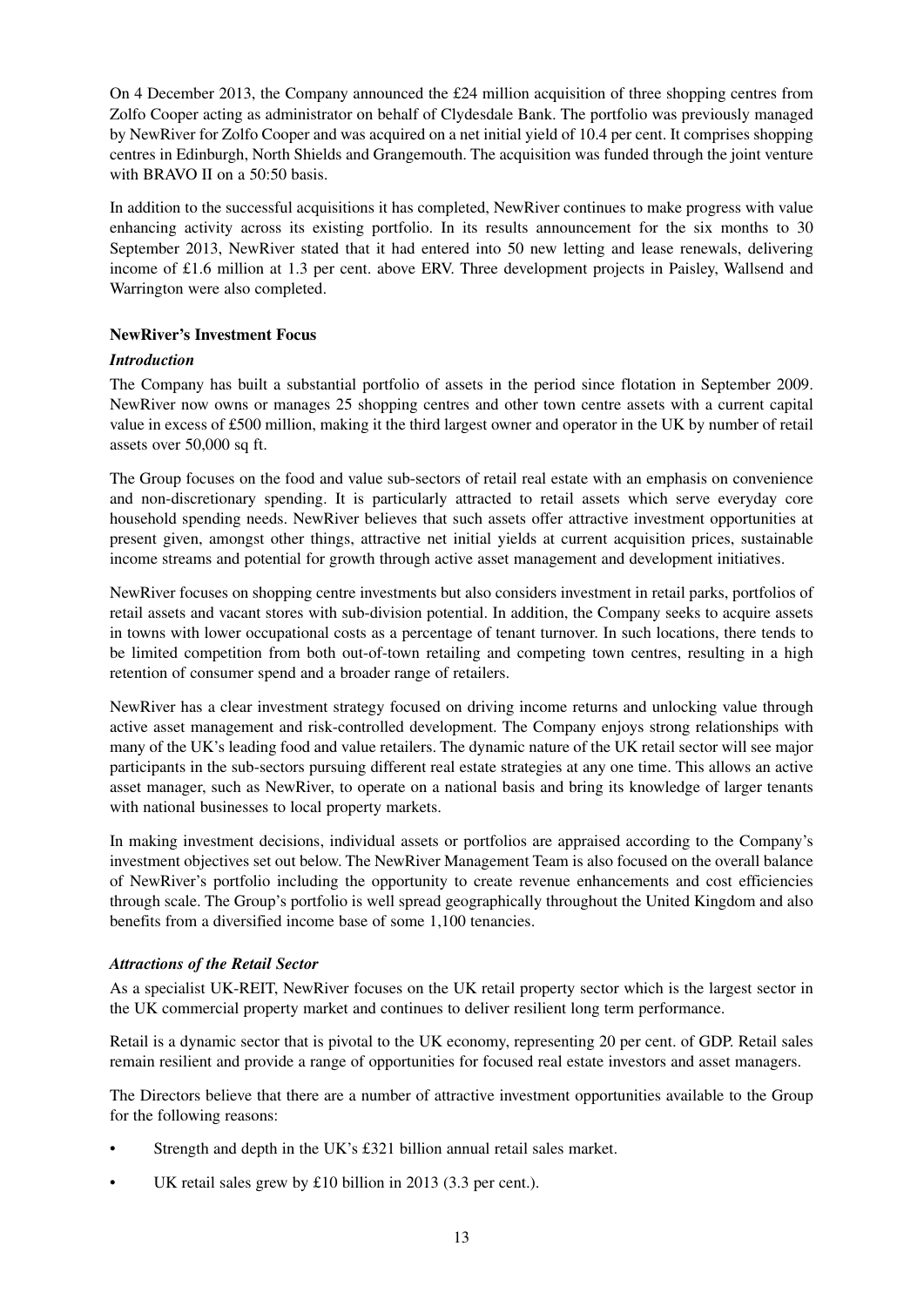- Approximately 45 per cent. of all UK retail sales are generated by the large food retailers, including the discount food retailers, who have consistently been growing their space throughout the recession and through 2013.
- Current vacancy rates are at their long term average and well below the office and industrial sectors.
- There is a shortage of new, highly productive retail space given the limited development activity undertaken over the last three years.

The Company believes that the pipeline of opportunities presented to it is attractive, given the absolute pricing of these assets relative to longer term valuations and relative to the pricing of other retail real estate assets and other real estate sectors in today's market.

Within the food and value sub-sectors there are a number of retailers seeking additional space and, with limited recent retailer development pipeline, this provides attractive opportunities to create value by meeting that demand. This is a segment of retail where sales growth continues to be positive, retailers are keen to acquire space across a range of store formats, good tenant covenants are available and tenants are historically keen to agree long lease terms.

The internet may also present an opportunity for traditional retailers who are establishing multi-channel "click and collect strategies". NewRiver has an active strategy in this regard, including the introduction of free WiFi, Amazon Lockers and an active social media policy to build on consumer loyalty, improve footfall and extend dwell time.

#### *Investment Focus*

NewRiver's focus on assets which can generate immediate and attractive cash-on-cash returns lies at the heart of its business model. NewRiver focuses on driving the growth of income returns by targeting higher yielding assets with the lowest risk profile through affordable and sustainable income streams and where it has the potential to unlock additional value through its active asset management and risk controlled development skills. Uplift in asset values is expected to be achieved by, where appropriate, undertaking riskcontrolled development and refurbishment. NewRiver actively seeks to create shareholder returns and thus value is also captured through the recycling of assets.

NewRiver is currently focusing its investment acquisitions on assets where the predominant retail tenant profile is less reliant on discretionary spend. Research from Verdict Research shows that discretionary spend retailers focused on the housing market or those selling large ticket items such as electrical and white goods have significantly underperformed retailers that are less reliant on discretionary spend, such as food retailers, health and beauty retailers, value clothing retailers and the single and multiple priced discount retailers.

NewRiver is targeting towns with an under-representation of food retail. On each potential acquisition, the Company undertakes rigorous tenant-by-tenant turnover analysis to ensure the affordability and the sustainability of income streams. Through such due diligence, NewRiver seeks to conduct accurate competitor analysis and identify the existence of a broad and balanced demographic, the convenience and connectivity of the town and asset and the form and functionality of the property.

The key investment criteria applied by NewRiver are as follows:

- Targeted minimum geared returns of 15 per cent. per annum.
- Net initial yields at acquisition in excess of 7 per cent.
- Annual cash-on-equity returns of between 10 per cent. and 15 per cent.
- Sustainable rental levels (3 per cent. to 10 per cent. of tenants' turnover).
- Identifiable asset management and development opportunities.
- Realisable exit strategies.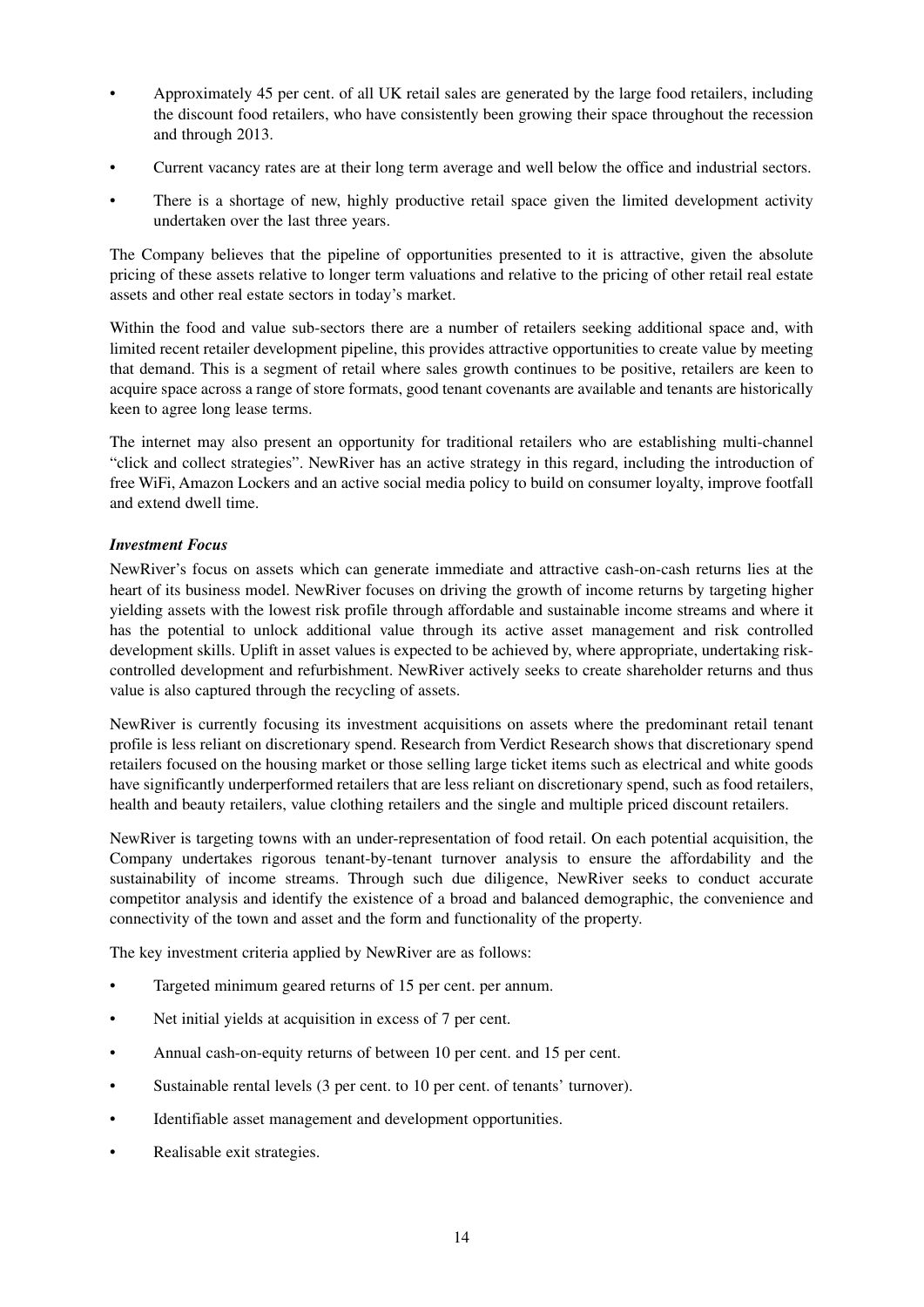• Acquisition meets both standalone investment criteria and complements the portfolio's geographic and tenant spread.

The Directors will typically target the acquisition of real estate assets with an enterprise value of approximately £5 million to £100 million. As a matter of policy, the Company targets debt gearing levels of 50 to 65 per cent. at acquisition, although on occasion lower levels of indebtedness will be considered depending on the specific acquisition and the funding markets at the time. When appraising future acquisition opportunities the Board will consider the appropriate financing mix between equity, mezzanine and senior debt.

NewRiver also plans selectively to take advantage of other investment opportunities that may arise, including from forced sales, debt restructuring and bank foreclosures and lot sizes that may fall outside the above range or outside of its core investment strategy. NewRiver will also choose to pursue opportunities on a standalone, co-investment or joint venture basis according to the scale of investment required, the availability of equity at the relevant time, the attractions of the investment opportunity and the effect of the acquisition on the Group's overall portfolio. NewRiver has been successful in winning a number of third party management mandates which generate attractive income through flat fees and incentive fees. The Company is interested in developing this part of its business, albeit that its focus is on wholly-owned and joint venture opportunities.

The Board reviews the focus of its investment strategy periodically with a view to determining whether it needs to be modified or varied in any way.

#### **The Placing**

The Directors are proposing to raise additional capital for the Company by way of a placing to institutional and other investors of, in aggregate, 32,075,472 Placing Shares to raise approximately £85 million (before expenses). Ordinary Shares will be issued under the Placing at a price of 265 pence per Placing Share which represents:

- a 7 per cent. discount to the average Adjusted Closing Share Price over the 20 trading days prior to 21 January 2014, being the date of the first announcement in connection with the proposed Placing; and
- a 19 per cent. premium to the last reported EPRA NAV per Ordinary Share (being the 30 September 2013 EPRA NAV Per Share).

The Placing, which is conditional, amongst other things, on the Resolutions being passed at the EGM, has been effected by Liberum on the terms of the Placing Agreement. The Company has entered into the Placing Agreement with Liberum pursuant to which Liberum has agreed to use its reasonable endeavours to procure institutional and other placees (including certain existing Shareholders) for the Placing Shares.

The Placing is not a rights issue or open offer and the Placing Shares have not been and will not be offered generally to Shareholders on a pre-emptive basis and it is subject to the Resolutions being passed. In structuring the Placing, the Directors have had regard, amongst other things, to current market conditions, the total net proceeds desired to be raised and the current composition of the Company's share register, as well as the extra cost and delay that would be involved in a rights issue or open offer. After considering these factors, the Directors have concluded that the Placing which is being made to a wider range of investors than the Company's existing Shareholders on a non-pre-emptive basis, represents the most appropriate option available to the Company for raising the additional capital required in the timeframe envisaged. The Directors are seeking the approval of Shareholders for, amongst other things, the dis-application of the preemption rights contained in the Articles at the Extraordinary General Meeting.

The Placing is conditional, *inter alia*, on:

- the passing of the Resolutions at the Extraordinary General Meeting by existing Shareholders and the waiver of pre-emption rights contained in the Articles;
- the Placing Agreement becoming unconditional in all respects and not having been terminated in accordance with its terms prior to Admission; and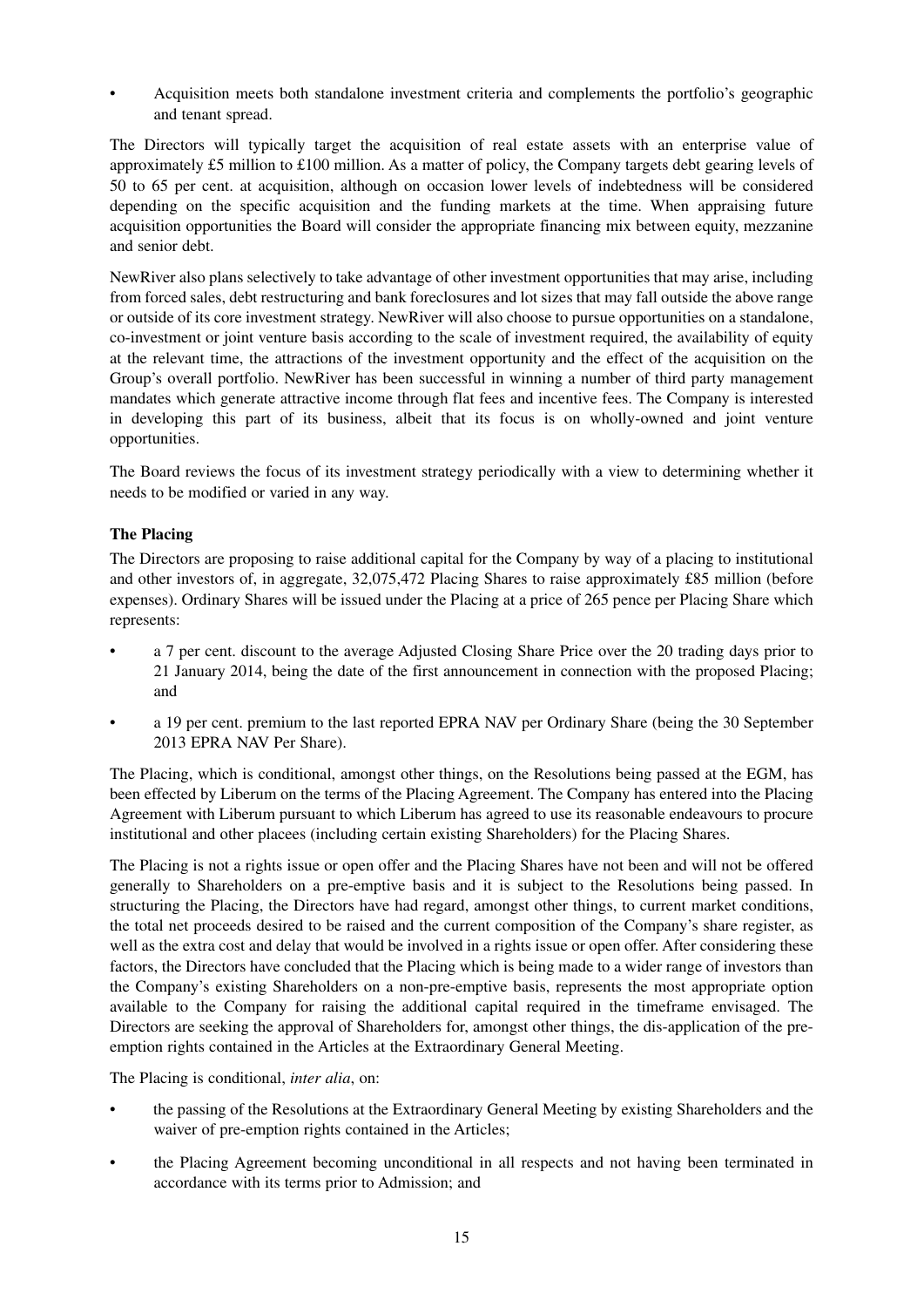• Admission becoming effective by no later than 8.00 a.m. on 21 February 2014 (or such later time and/or date, being no later than 8.00 a.m. on 14 March 2014, as the Company and Liberum may agree).

The Placing Agreement contains certain customary warranties in favour of Liberum given by the Company with respect to its business and certain matters connected with the Placing. In addition, the Company has given a customary indemnity to Liberum in connection with the Placing and its performance of services in relation to the Placing. Liberum has certain rights to terminate the Placing Agreement in specified circumstances.

If the Placing Agreement does not become unconditional, or is terminated in accordance with its terms prior to Admission, the Placing will not proceed and each investor's rights and obligations will cease and no claims will be capable of being made by any investor in respect of the Placing and any payments made by the investor will be returned as soon as possible thereafter without interest. Without prejudice to the foregoing, the Company and Liberum expressly reserve the right to determine, at any time prior to Admission, not to proceed with the Placing.

The Placing Shares are not being made available to the public and are not being offered or sold in any jurisdiction where it would be unlawful to do so.

The Placing Shares will not be entitled to receive the Special Dividend or the 2014 Interim Dividend. However, the Placing Shares will rank *pari passu* in all other respects with the Ordinary Shares then in issue and will have the right to receive all dividends and distributions declared in respect of the issued Ordinary Share capital of the Company after Admission.

Application will be made to the London Stock Exchange for the Placing Shares to be admitted to trading on AIM. It is expected that Admission will become effective and that dealings in the Placing Shares will commence on 21 February 2014.

#### **Directors' Participation**

Certain Directors of the Company have agreed to subscribe for, in aggregate, 91,434 Placing Shares at the Placing Price. The disclosable interests of each Director subscribing for Placing Shares are set out below:

|                       |                       | <i>Shareholding</i><br>immediately | Percentage<br>of voting<br>Ordinary<br><i>Shares</i> |
|-----------------------|-----------------------|------------------------------------|------------------------------------------------------|
|                       | <b>Placing Shares</b> | following                          | following                                            |
| Director              | to be subscribed      | Admission                          | Admission                                            |
| David Lockhart        | 38,000                | 1,660,000                          | 1.68                                                 |
| <b>Mark Davies</b>    | 4,000                 | 18,000                             | 0.02                                                 |
| Allan Lockhart        | 38,000                | 211,684                            | 0.21                                                 |
| Nick Sewell           | 2,000                 | 111,500                            | 0.11                                                 |
| <b>Charles Miller</b> | 5,660                 | 15,416                             | 0.02                                                 |
| Kay Chaldecott        | 3,774                 | 3.774                              | 0.01                                                 |

#### **Related Party Transaction**

Under the AIM Rules, a non pre-emptive issue of shares to a related party which exceeds a specified percentage in any of the class tests under the AIM Rules is subject to certain disclosure requirements. Due to its holding of over 10 per cent. of the Company's voting Ordinary Shares, the proposed participation in the Placing by Invesco Asset Management Limited ("IAML"), as agent for and on behalf of its discretionary managed clients (which has previously notified the Company that the aggregate holding of these clients was 9,380,071 Ordinary Shares, representing approximately 14.058 per cent. of the Company's voting Ordinary Shares), is deemed a transaction with a related party under the AIM Rules. IAML, as agent for and on behalf of its discretionary managed clients, has agreed conditionally to subscribe for up to 8,005,452 Placing Shares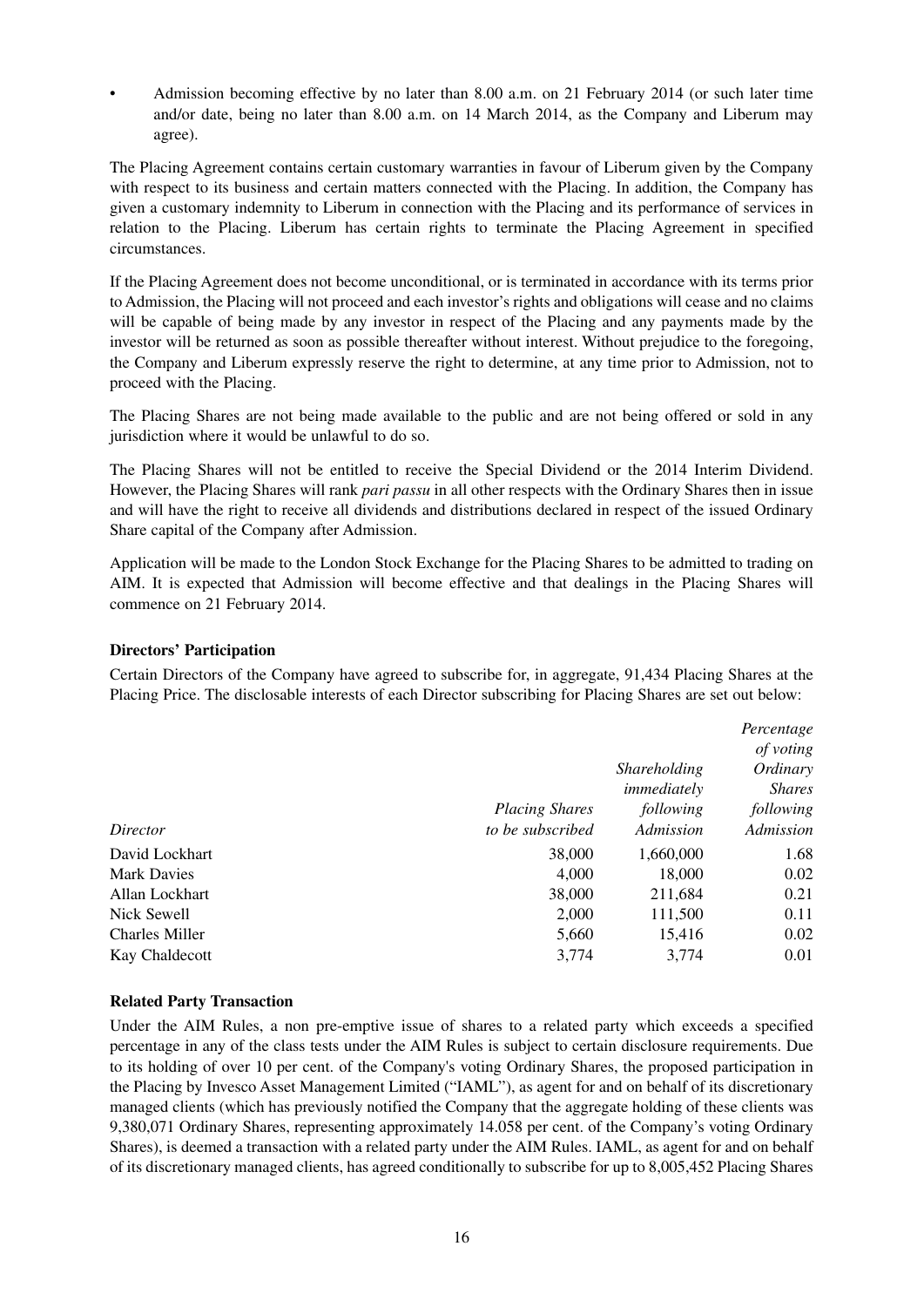under the Placing, such that it will hold approximately 17.596 per cent. of the voting Ordinary Shares following the Placing. The Directors of the Company consider, having consulted with Liberum, the Company's Nominated Adviser, that the terms of the Placing are fair and reasonable insofar as the Company's shareholders are concerned.

#### **Dividends and Dividend Policy**

#### *Special Dividend*

The Company recognises that the Placing is occurring towards the end of its financial year ending 31 March 2014 but is expected to be completed in advance of the Company's normal timetable for payment of the final dividend in respect of that financial year.

In order to prevent dilution of the final dividend by the issue of the Placing Shares, the Board has today announced that it has resolved to pay the Special Dividend of 10 pence per Ordinary Share. The Special Dividend is conditional on the passing of the Resolutions at the Extraordinary General Meeting and, if paid, payable by the Company on 28 March 2014 to Shareholders who are on the Company's register of members at the close of business on 18 February 2014. The Ordinary Shares will commence trading ex-dividend in relation to the Special Dividend on 19 February 2014. Placing Shares will not be eligible for the Special Dividend.

The quantum of the Special Dividend would, if paid, result in the Company having paid cumulative dividends of 16 pence per Ordinary Share in respect of the financial year ending 31 March 2014. Given the level of cumulative dividends, the Board does not at this point anticipate paying a final dividend in respect of the financial year ending 31 March 2014.

The Special Dividend will be paid entirely as a Property Income Distribution ("PID"), the tax treatment of which is described in more detail below.

#### *Quarterly Dividends*

The Company's current dividend practice is, where considered appropriate by the Board and subject to REIT rules, to pay an interim dividend and a final dividend. However, as announced on 21 January 2014, with effect from the financial year commencing 1 April 2014, the Board intends that the Company should pay dividends quarterly. It is anticipated that the first such quarterly dividend would be paid in October 2014. The level of future dividends will be determined by the Board having regard to, *inter alia*, the financial position and performance of the Company at that time, compliance with Section 304 of the Law (see below), UK REIT requirements and the interests of Shareholders as a whole.

#### *Overview of Tax and Legal Matters Pertaining to Dividends*

As a UK-REIT, the Group is required to comply with the UK-REIT regime's distribution condition, such that a minimum of 90 per cent. of the income profits of the Property Rental Business (as calculated, broadly, for tax purposes) are distributed within 12 months of the end of each accounting period. Dividends paid by the Company to meet the UK-REIT distribution condition are paid as a PID. As required by UK-REIT legislation, PID dividends are paid after deduction of withholding tax at the basic rate of income tax (currently 20 per cent.). However, certain classes of Shareholder may be able to claim exemption from deduction of withholding tax.

In relation to the payment of dividends, on 1 July 2008, the Law came into force in Guernsey. This replaced The Companies (Guernsey) Law, 1994. One of the immediate effects of the Law was to replace the capital maintenance requirements in respect of dividend and distribution payments and the requirement for distributions to be made from distributable profits similar to that to which UK companies are subject and formerly applicable to Guernsey companies with a solvency based test. The use of the solvency test now requires the directors of a company to carry out a liquidity or cashflow test and a balance sheet solvency test before any dividend or distribution payment can be made. The test requires the Board to make a future assessment by making reference to the solvency test being satisfied immediately after a distribution or dividend payment is made. If at the time a dividend or distribution payment is to be made the directors believe that the solvency test cannot be passed, then no payment may be made.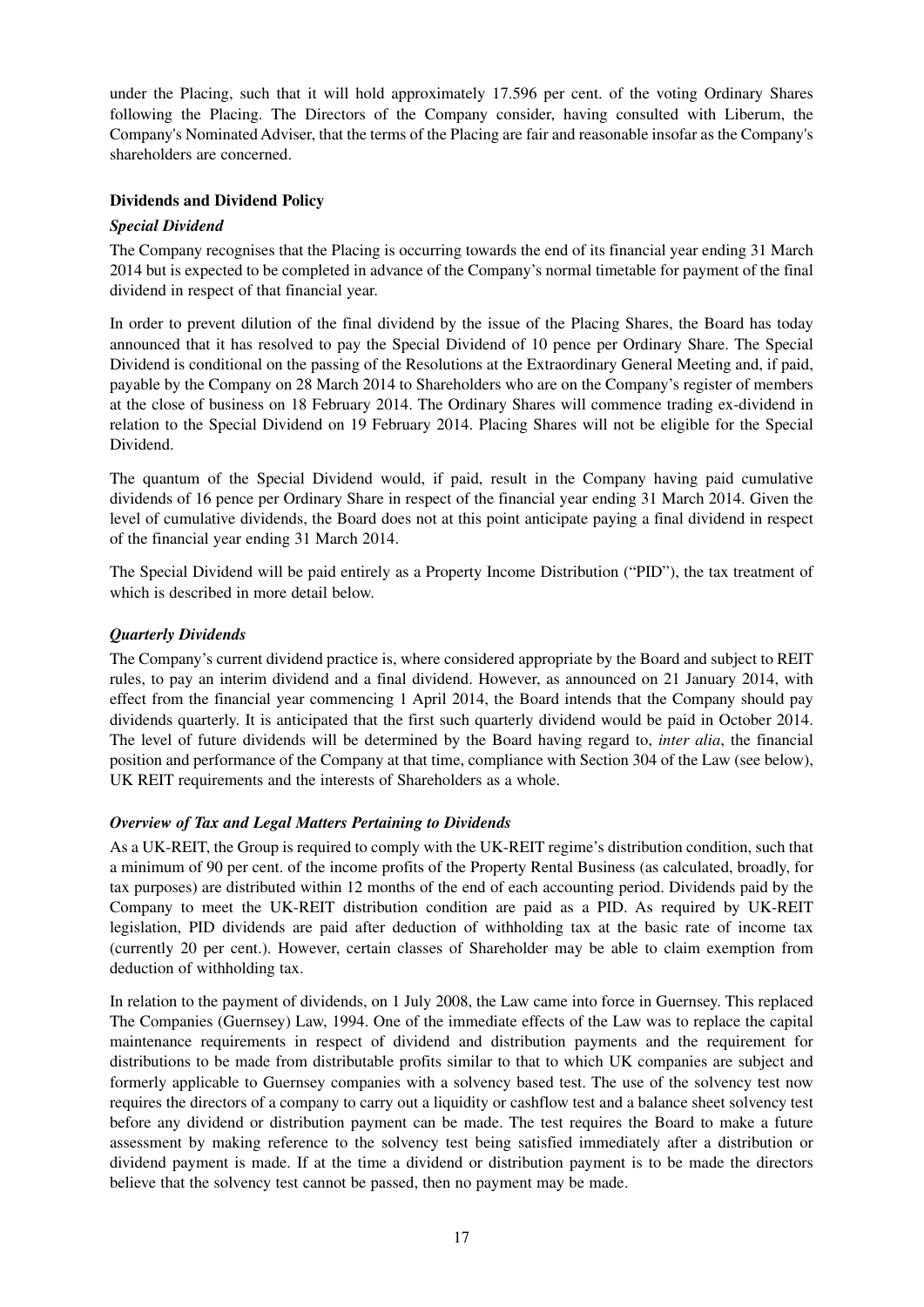#### **UK-REIT Status and AIM Quotation**

Shareholders approved the conversion of NewRiver into a UK-REIT in November 2010. The Board continues to believe that UK-REITs are a preferred structure for UK and international quoted real estate investors in UK real estate and should provide the Company with access to a broad range of investors due to the fact that the Group will, for as long as it remains a UK-REIT, be largely exempt from future corporation tax on both rental profits and chargeable gains on disposals of investment properties.

The Company is quoted on AIM. It ceased to be quoted on the CISX on 1 October 2013.

#### **Effects of the Placing**

Warrants to subscribe for Ordinary Shares, representing, in aggregate, 3 per cent. of the Fully Diluted Share Capital were issued to Shareholders who subscribed for Ordinary Shares in the placing at First Admission. There are currently Warrants outstanding to subscribe for 841,531 Ordinary Shares.

NewRiver Retail CUL, a wholly-owned subsidiary of the Company, has issued £25 million of Convertible Unsecured Loan Stock.

In accordance with the terms of these instruments, the Placing is expected to result in certain adjustments to the number of Ordinary Shares that may be issued pursuant to the Warrants and the Subscription Price payable for such Ordinary Shares. It is also expected to result in an adjustment to the conversion price of the Convertible Unsecured Loan Stock.

#### *Warrant Adjustments*

The Subscription Price and/or number of Ordinary Shares relating to the Warrants is subject to adjustment in respect of dilution events, including the payment by the Company of cash or scrip dividends, any amalgamation, reorganisation, reclassification, consolidation, merger or sale of all or substantially all the Company's assets (other than in the ordinary course of the Group's business) and other dilutive events.

In particular, pursuant to the terms of the Warrant Instrument, where the Company issues any Ordinary Shares for a consideration per Ordinary Share less than the fair market value of the Ordinary Shares, then the Subscription Price for the Warrants is reduced concurrently with such issue or sale. In addition, the number of Ordinary Shares for which the Subscription Rights are exercisable under the Warrants is subject to a consequential adjustment.

As the Placing Price is 265 pence per Placing Share, which represents a discount of approximately 2.4 per cent. to 271.5 pence (being the closing mid-market price of 281.5 pence per Ordinary Share on 27 January 2014 (the last day of trading of the Ordinary Shares before publication of this document) less the Special Dividend of 10 pence per Ordinary Share which, assuming the Resolutions are passed at the Extraordinary General Meeting, has an ex-dividend date of 19 February 2014), there is expected to be a consequential downward adjustment to the Subscription Price payable by Warrantholders on exercise of their Warrants and a consequential adjustment to the number of Ordinary Shares which may be issued on exercise of the Warrants.

#### *Convertible Unsecured Loan Stock Adjustments*

Holders of Convertible Unsecured Loan Stock may, at any time, convert any of their Convertible Unsecured Loan Stock into Ordinary Shares in the Company up to their expected repayment date of 31 December 2015.

In particular, pursuant to the terms of the Convertible Unsecured Loan Stock Instruments, where the Company issues any Ordinary Shares for a consideration per Ordinary Share less than the average closing mid-market price of the Ordinary Shares based on the average closing mid-market price of the Ordinary Shares for the preceding 30 business days prior to such issue or sale, then the conversion price and, therefore, conversion rate, for the Convertible Unsecured Loan Stock is reduced concurrently with such issue or sale unless, in the case of the A Convertible Unsecured Loan Stock only, the holder thereof has utilised any preemption rights which may be available to it.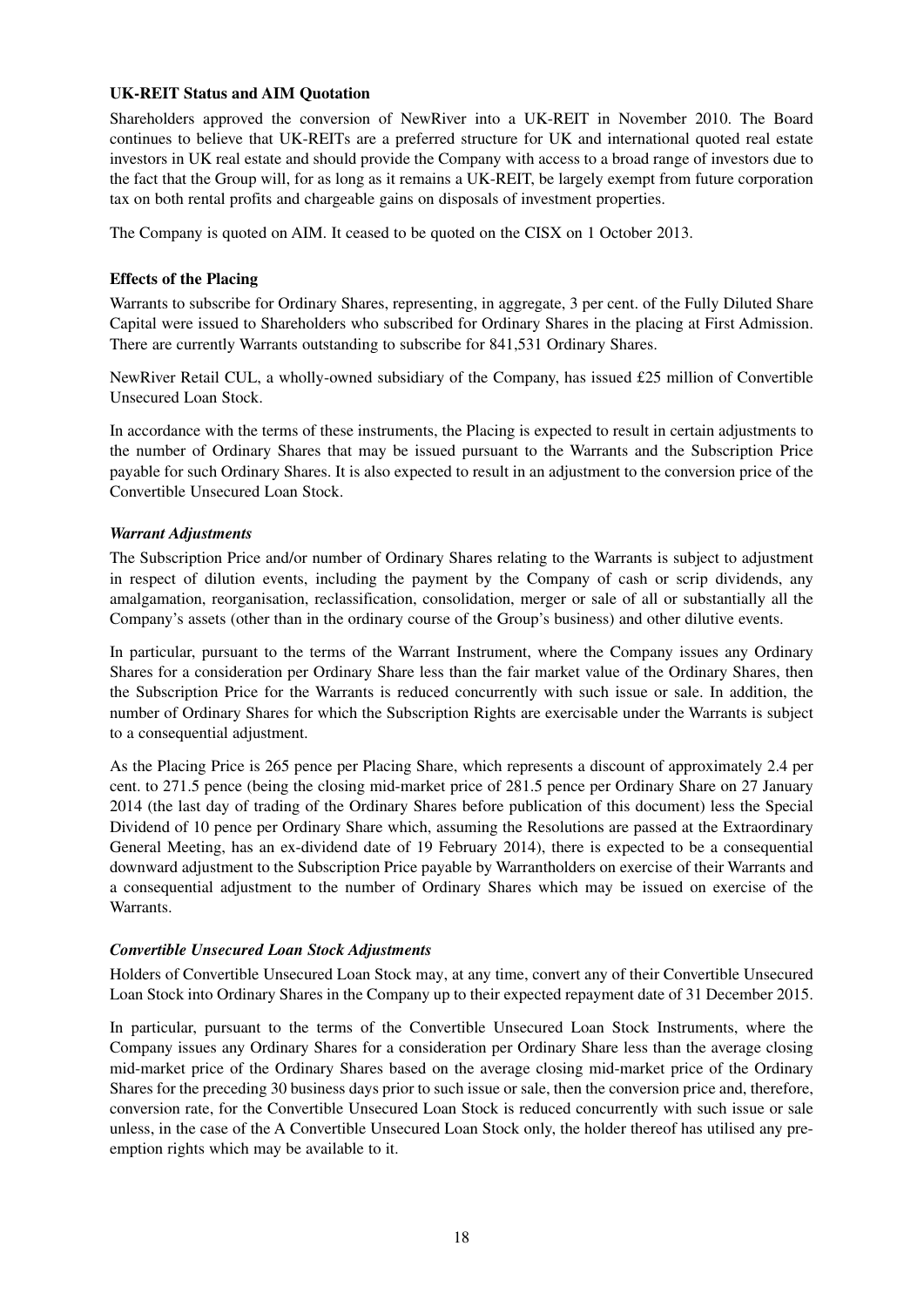The conversion price is also adjusted for a range of other events including, *inter alia*, where the Company pays a dividend in excess of the amount required to be returned to Shareholders under the UK-REIT regime.

As the Placing Price is 265 pence per Placing Share, which represents a discount of approximately 2.4 per cent. to 271.5 pence (being the closing mid-market price of 281.5 pence per Ordinary Share on 27 January 2014 (the last day of trading of the Ordinary Shares before publication of this document) less the Special Dividend of 10 pence per Ordinary Share which, assuming the Resolutions are passed at the Extraordinary General Meeting, has an ex-dividend date of 19 February 2014), there is expected to be a consequential downward adjustment to the conversion price for both the A and the B Convertible Unsecured Loan Stock.

#### *Option Adjustments*

Pursuant to the rules of the CSOP, the Unapproved Plan and the Paul Roy Options, the number of Ordinary Shares under option (and in the case of options granted pursuant to the CSOP and the Unapproved Plan, the exercise price) may be adjusted by the Remuneration Committee in the event of any capitalisation issue or rights issue (other than an issue of Ordinary Shares pursuant to a scrip dividend issued by the Company) or rights offer or any other variation in the share capital of the Company including (without limitation) any consolidation, subdivision or reduction of capital. Any such adjustment will, in the case of the CSOP, require the prior approval of HMRC. Therefore, the Remuneration Committee is entitled to consider making an adjustment to the exercise price of options granted under the CSOP, the Unapproved Plan and/or the number of Ordinary Shares under the Paul Roy Option or options granted under the CSOP or the Unapproved Plan following completion of the Placing. However, the Directors do not anticipate that any such adjustment will be made.

#### **Extraordinary General Meeting and Action to be Taken**

Set out at the end of this document is a notice convening the Extraordinary General Meeting to be held at 10.00 a.m. on 18 February 2014 to consider and, if thought fit, pass the Resolutions (conditional upon the Placing Agreement becoming unconditional (save for any condition relating to Admission or the passing of the Resolutions)).

Pursuant to Resolution 1, which will be proposed as an ordinary resolution, Shareholders' approval is being sought to grant the Directors authority to allot 32,075,472 Placing Shares, in aggregate, in connection with the Placing.

Pursuant to Resolution 2, which will be proposed as a special resolution, Shareholders' approval is being sought for the dis-application of the pre-emption rights set out in the Articles in relation to the allotment and issue of 32,075,472 Placing Shares, in aggregate, in connection with the Placing on a non pre-emptive basis. As stated above, the Directors have concluded that a non pre-emptive placing is the most appropriate structure to raise the capital required in the present circumstances. Resolution 2 is therefore being proposed so as to facilitate this.

**A Form of Proxy for use by Shareholders at the EGM is enclosed. Whether or not you propose to attend the EGM, you are requested to complete and sign the Form of Proxy in accordance with the instructions printed thereon and return it to the Company's registrars, Capita Asset Services, at PXS, 34 Beckenham Road, Beckenham, BR3 4TU, as soon as possible and in any event so as to be received no later than 10.00 a.m. on 14 February 2014.**

**CREST members who wish to appoint a proxy or proxies by utilising the CREST electronic proxy appointment service may do so for the EGM and any adjournment(s) thereof by utilising the procedures described in the CREST Manual. CREST personal members or other CREST sponsored members, and those CREST members who have appointed (a) voting service provider(s), should refer to their CREST sponsor or voting service provider(s), who will be able to take the appropriate action on their behalf.**

**In order for a proxy appointment made by means of CREST to be valid, the appropriate CREST message (a "CREST Proxy Instruction") must be properly authenticated in accordance with Euroclear's specifications and must contain the information required for such instructions, as**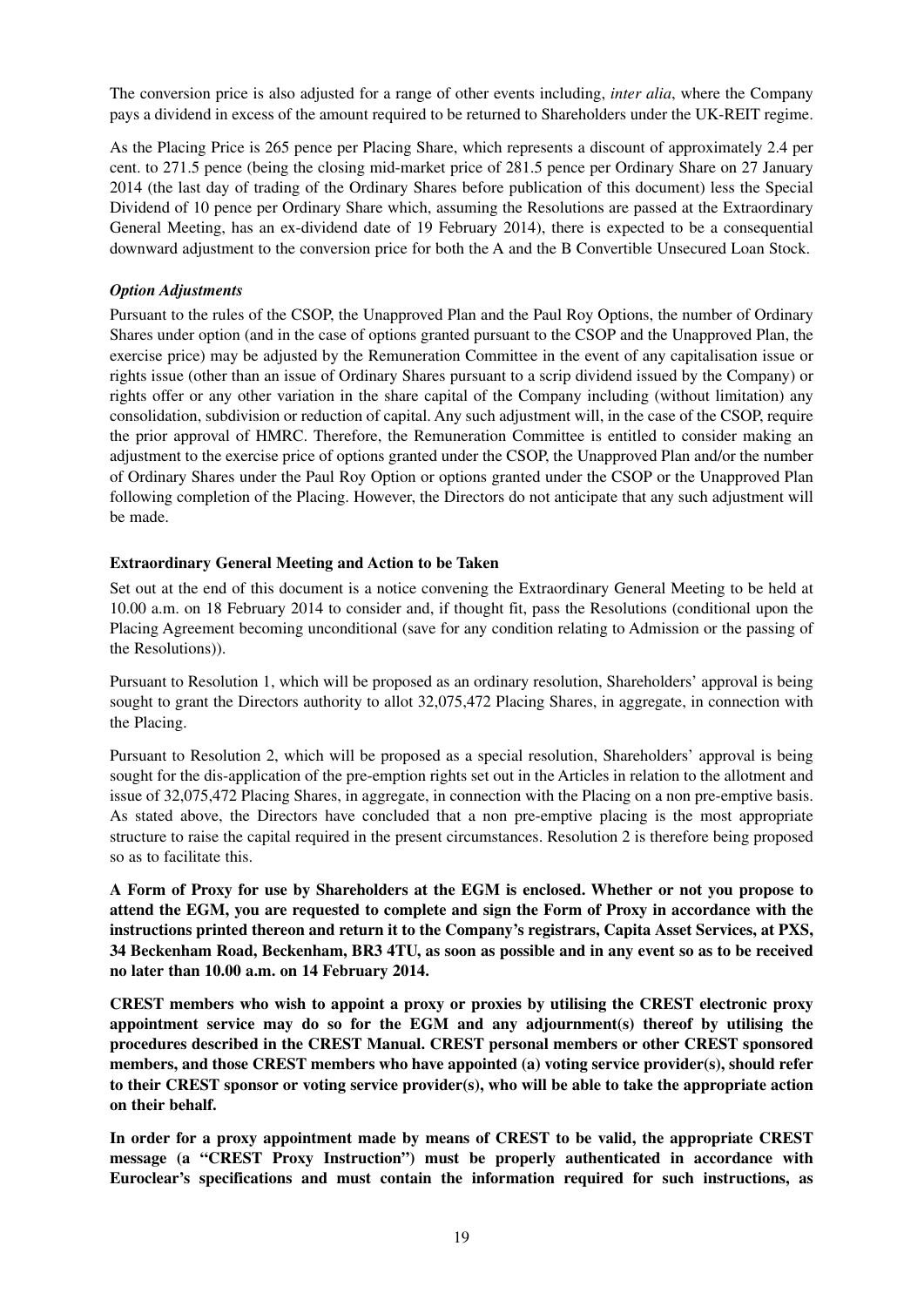**described in the CREST Manual. The message must be transmitted so as to be received by Capita Asset Services (ID RA10), by 10.00 a.m. on 14 February 2014. For this purpose, the time of receipt will be taken to be the time (as determined by the timestamp applied to the message by the CREST Applications Host) from which Capita Registrars is able to retrieve the message by enquiry to CREST in the manner prescribed by CREST.**

**The completion and return of the Form of Proxy (or the electronic appointment of a proxy) will not preclude you from attending the EGM and voting in person should you wish to do so.**

#### **Recommendation**

For the reasons set out above, the Directors consider the Placing and the passing of the Resolutions to be in the best interests of the Company and its Shareholders, as a whole.

**Accordingly, your Directors unanimously recommend that Shareholders vote in favour of the Resolutions as the Directors intend to do in respect of their own shareholdings which, in aggregate, amount to 2,298,940 Ordinary Shares, representing approximately 3.4 per cent. of the existing issued Ordinary Share capital of the Company as at 27 January 2014, being the latest practicable date prior to the publication of this document.**

#### **Responsibility**

The Directors, whose names are set out on page 11 of this document, accept responsibility for the information set out in this document. To the best of the knowledge and belief of the Directors (who have taken reasonable care to ensure that such is the case), the information contained in this document is in accordance with the facts and does not omit anything likely to affect the import of such information.

Yours faithfully,

**Paul Roy**

*Chairman*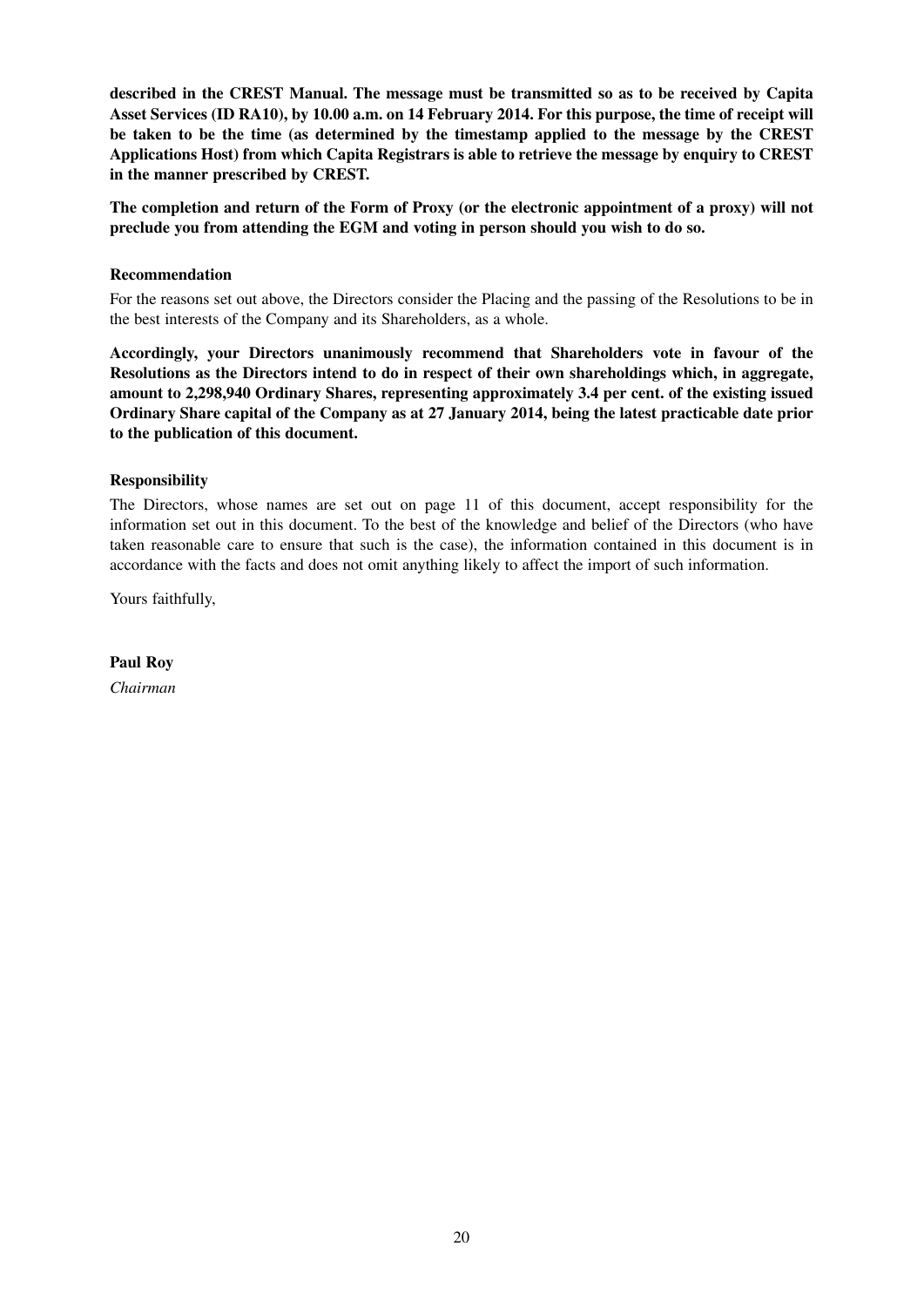## **ADDITIONAL INFORMATION**

#### **Information incorporated into this document by reference**

The following documents are incorporated by reference into this document and copies will be available for inspection at the registered office of the Company in Guernsey and at the offices of Eversheds LLP at One Wood Street, London EC2V 7WS during usual business hours on any day (Saturdays, Sundays and public holidays excepted) from the date of this document for a period of 14 days or until Admission, whichever is the longer period:

- 1. the 2011 Admission Document;
- 2. the 2013 Annual Accounts;
- 3. the memorandum of incorporation of the Company and the Articles; and
- 4.a document containing certain information relating to the Company required under the Prospectus Rules 2008 of Guernsey.

Copies of this document and the document containing certain information required under the Prospectus Rules 2008 of Guernsey will be available free of charge at the offices of Eversheds LLP at One Wood Street, London EC2V 7WS and at the registered office of the Company at Old Bank Chambers, La Grande Rue, St. Martin's, Guernsey, Channel Islands GY4 6RT or by contacting the Company Secretary by e-mail at ctolhurst@nrr.co.uk or by telephone on +44 (0)20 3328 5800, in each case, during usual business hours on any day (Saturdays, Sundays and public holidays excepted) from the date of this document for a period of 14 days or until Admission, whichever is the longer period.

#### **Other Considerations**

The Company may be a "passive foreign investment company" for U.S. federal income tax purposes (a "PFIC") for the current taxable year and future taxable years, which could result in adverse U.S. federal income tax consequences for a "United States person" (as defined for U.S. federal income tax purposes) that owns the Ordinary Shares. A non-U.S. corporation, such as the Company, is considered to be a PFIC for any taxable year if either (i) at least 75 per cent. of its gross income for such year is passive income or (ii) at least 50 per cent. of the value of its average quarterly assets, generally determined based on the fair market value of its assets, during such year is attributable to assets that produce or are held for the production of passive income. For purposes of these tests, passive income generally includes rents and royalties other than rents and royalties that are received from unrelated parties and are derived in the active conduct of a trade or business, dividends, interest, and gains from the sale or exchange of investment property. If a non-U.S. corporation owns at least 25 per cent. by value of the stock of another corporation, the non-U.S. corporation is treated for purposes of these tests as owning its proportionate share of the assets of the other corporation, and as receiving directly its proportionate share of the other corporation's income. The Company has not undertaken any determination as to whether it has been a PFIC, currently is a PFIC or may become a PFIC in the future, and the Company currently does not intend to operate in a manner that avoids, or will avoid, its being a PFIC currently or in the future. If the Company were a PFIC for any taxable year during which a United States person owns Ordinary Shares, various adverse U.S. federal income tax consequences could apply to such United States person, including increased U.S. federal income tax liabilities and reporting obligations. Certain elections may be available to a United States person that may mitigate the adverse U.S. federal income tax consequences of the Company's being a PFIC. United States persons should consult their own tax advisors about application of the PFIC rules to an investment in the Ordinary Shares.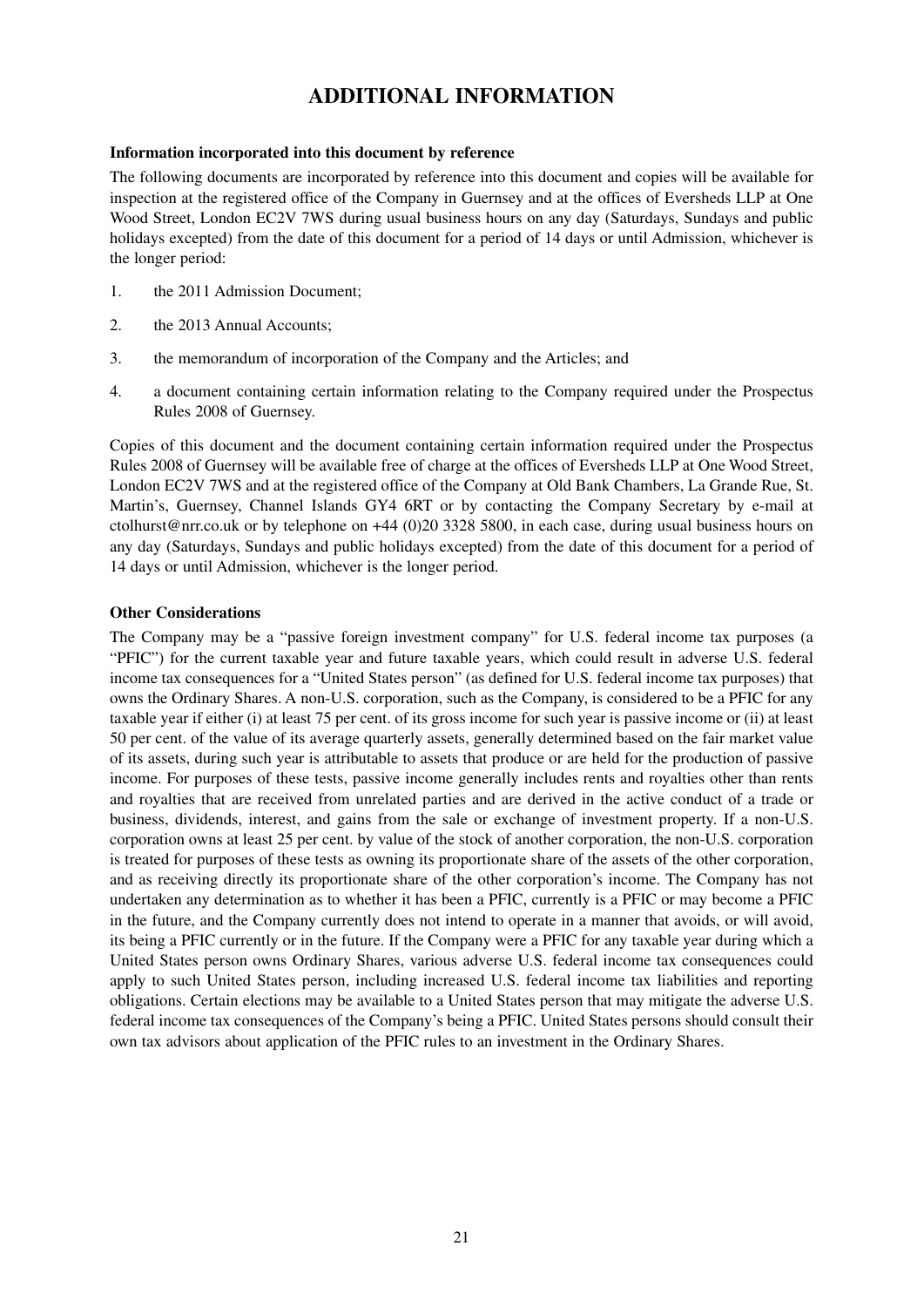### **NOTICE OF EXTRAORDINARY GENERAL MEETING**

#### **NEWRIVER RETAIL LIMITED**

NOTICE IS HEREBY GIVEN that an Extraordinary General Meeting of NewRiver Retail Limited (the "Company") will be held at the offices of Bell Pottinger at 6th Floor, Holborn Gate, 330 High Holborn, London WC1V 7QD on Tuesday, 18 February 2014 at 10.00 a.m. for the purpose of considering and, if thought fit, passing the following resolutions, of which Resolution 1 will be proposed as an ordinary resolution and Resolution 2 will be proposed as a special resolution:

#### **ORDINARY RESOLUTION**

#### 1. **THAT:**

subject to the Placing Agreement (as such expression is defined in the Circular of which this Notice of Extraordinary General Meeting forms part (the "**Circular**")) becoming unconditional (save for any condition relating to Admission (as such expression is defined in the Circular) or the passing of the Resolutions set out in this Notice of Extraordinary General Meeting), in addition to all existing powers and authorities conferred upon them and to the extent required by Sections 292 and 293 (or otherwise) of The Companies (Guernsey) Law, 2008 (as amended from time to time), the Directors be generally and unconditionally authorised to allot an aggregate of 32,075,472 ordinary shares in the share capital of the Company as described in the Company's Articles of Incorporation (or to grant options, warrants or other rights in respect of shares in the Company) pursuant to or in connection with the Placing (as such expression is defined in the Circular).

#### **SPECIAL RESOLUTION**

#### 2. **THAT:**

subject to the Placing Agreement (as such expression is defined in the Circular) becoming unconditional (save for any condition relating to Admission (as such expression is defined in the Circular) or the passing of the Resolutions set out in this Notice of Extraordinary General Meeting) and to the passing of the Resolution 1 set out in this Notice of Extraordinary General Meeting, in addition to all existing powers and authorities conferred upon them, the Company hereby determines pursuant to Article 6.2 of the Company's Articles of Incorporation that the provisions of Article 6.2 and any pre-emption rights included therein shall not apply in respect of the proposed allotment and issue for cash of the Placing Shares (as such expression is defined in the Circular) at the Placing Price (as such expression is defined in the Circular) pursuant to or in connection with the Placing (as such expression is defined in the Circular) and that the Directors be and are hereby empowered to issue any such Placing Shares as if Article 6.2 and any pre-emption rights included therein did not apply to any such allotment and issue, provided that this power shall be limited to the allotment of the Placing Shares.

**BY ORDER OF THE BOARD**

**Caroline Tolhurst** *Company Secretary* Date: 28 January 2014

Registered Office: Old Bank Chambers La Grande Rue St Martin's Guernsey GY4 6RT